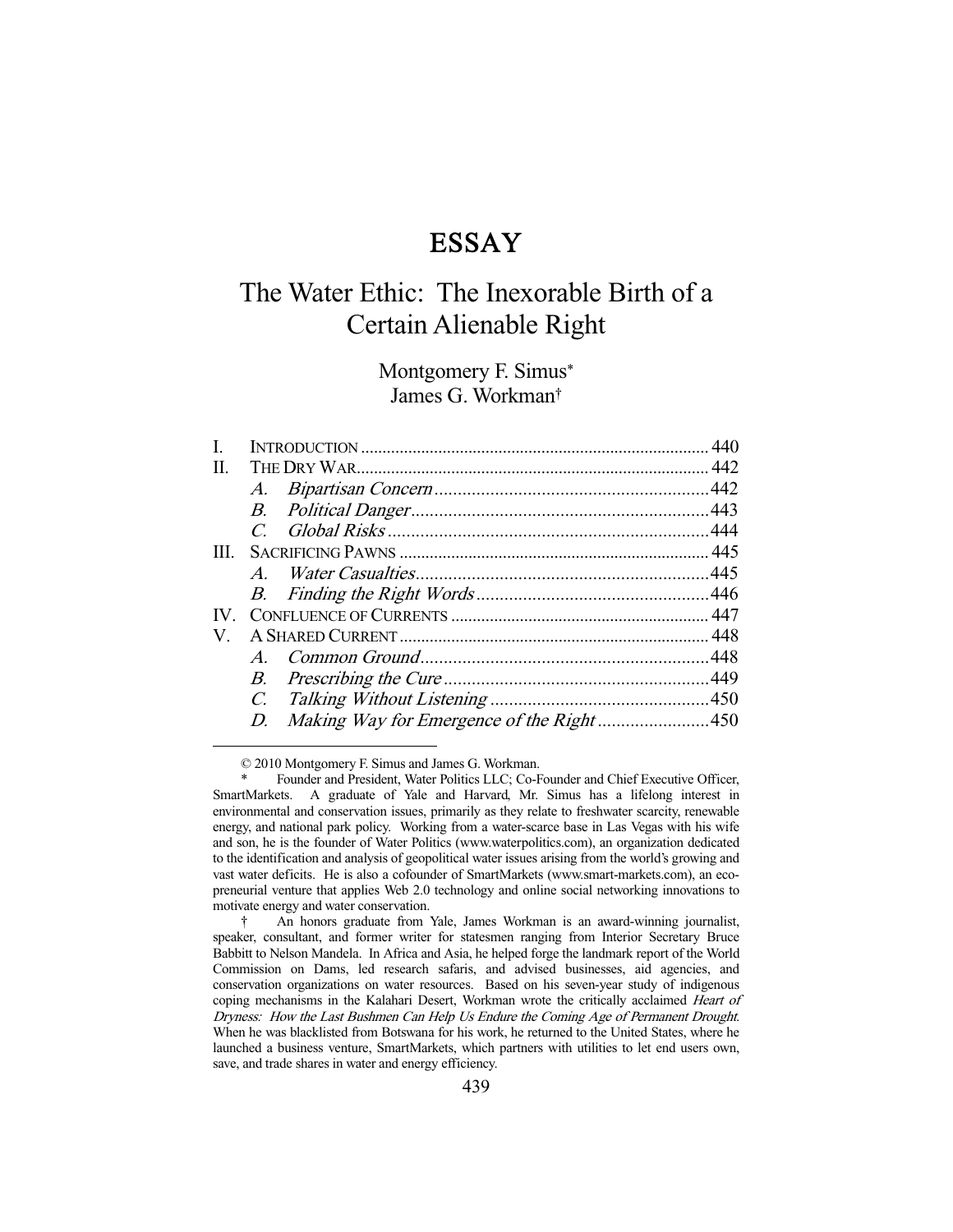|          | $\boldsymbol{A}$ |                                               |  |
|----------|------------------|-----------------------------------------------|--|
|          | $\boldsymbol{B}$ | A Global Precedent as Pressure Mounts?451     |  |
|          |                  |                                               |  |
|          | $\overline{A}$ . |                                               |  |
|          | B.               | Comparison with the Democratic Vote454        |  |
|          |                  |                                               |  |
|          | $A$ .            |                                               |  |
|          | $B_{\cdot}$      |                                               |  |
| $IX_{-}$ |                  |                                               |  |
|          | A.               |                                               |  |
|          | В.               |                                               |  |
| Х.       |                  |                                               |  |
|          | A.               |                                               |  |
|          | $B_{\cdot}$      |                                               |  |
| XI.      |                  |                                               |  |
|          | $\mathcal{A}.$   |                                               |  |
|          | <i>B.</i>        |                                               |  |
|          | $\mathcal{C}$ .  |                                               |  |
|          | $D_{\cdot}$      |                                               |  |
|          | $E_{\cdot}$      |                                               |  |
|          | $F_{\cdot}$      | Water Markets Not Always Free or Equitable465 |  |
|          | G.               |                                               |  |
|          |                  |                                               |  |
|          | $\mathcal{A}$ .  |                                               |  |
|          | $B_{\cdot}$      | Transporting Water to and by Whom?467         |  |
|          | $\mathcal{C}$    |                                               |  |
|          |                  |                                               |  |
|          | А.               |                                               |  |
|          | $B_{\cdot}$      |                                               |  |
|          |                  |                                               |  |

# I. INTRODUCTION

-

 In 2009, California's Assembly passed a landmark Human Right to Water Bill.<sup>1</sup> This legislation, the first of its kind in the United States, declared that "every human being has the right to clean, affordable, and accessible water for human consumption, cooking, and sanitary purposes,

<sup>1.</sup> Brett Walton, *California Right to Water Bill Vetoed*, CIRCLE OF BLUE: WATERNEWS, Oct. 21, 2009, http://www.circleofblue.org/waternews/2009/world/California-right-to-water-billvetoed/.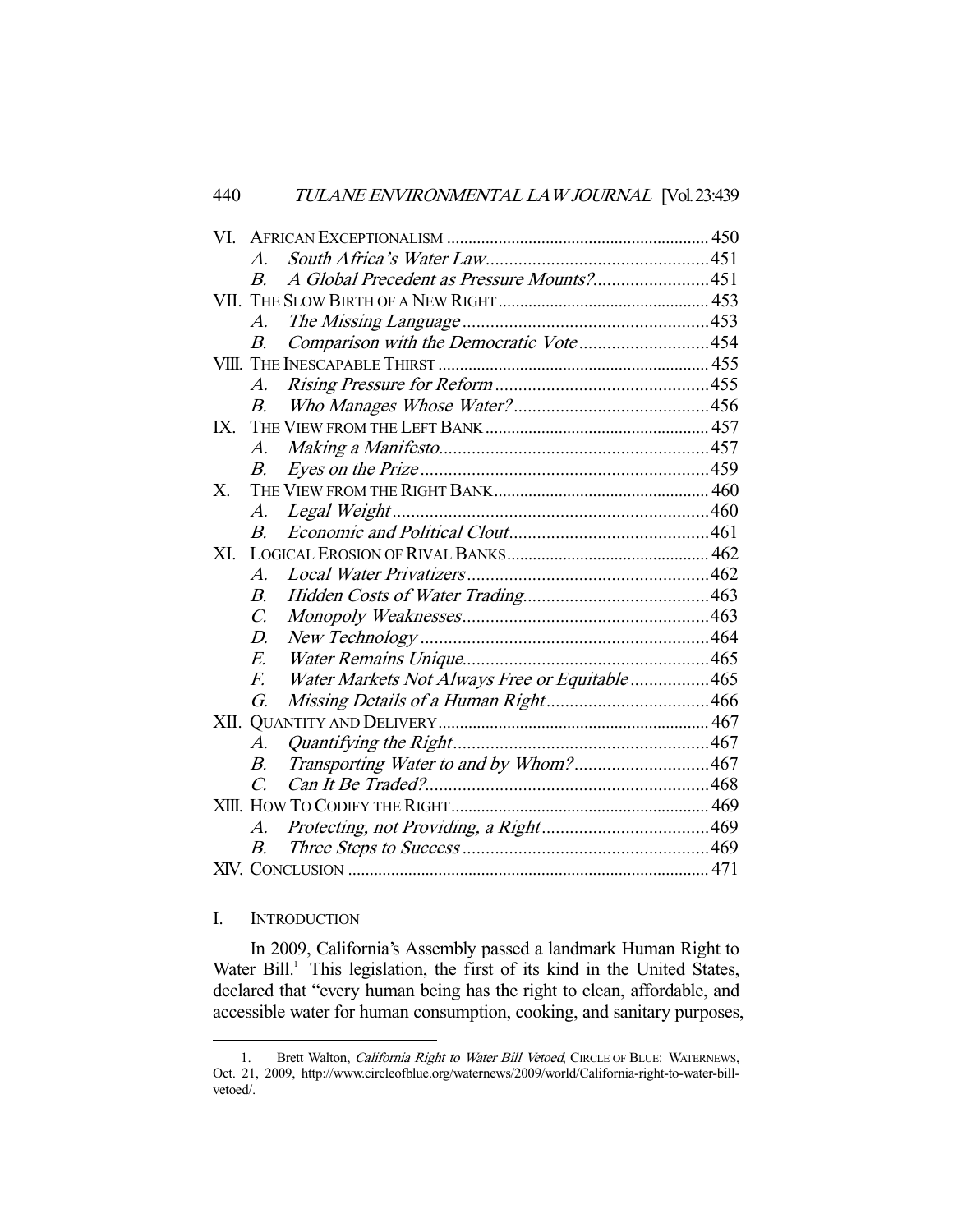that is adequate for the health and well-being of the individual and family."<sup>2</sup>

 That sounds innocuous enough. Yet Bill 1242 landed on the governor's desk in October 2009 during a tense moment; California was both fiscally and aquatically bankrupt.<sup>3</sup> Sacramento was mired in heated debate over how or whether it could afford to overhaul management and infrastructure of the fresh water on which it depended.<sup>4</sup> In the third year of drought, and following a season of printing IOUs, the state lacked funds to conserve or store water that the world's eighth-largest economy would need to keep functioning.<sup>5</sup>

 No politician seems to oppose water as a human right in the abstract, but the effort to codify it in a specific law raised profoundly sticky issues. What would this new right cost taxpayers? Who would enforce it? Which offices might be liable to human rights prosecution in court for failure to uphold the right? How much water would the right set aside? Did it overlap, extinguish, or interfere with other existing rights like irrigation, health and safety codes, or section 106 of the Water Code? Lacking clear answers, Governor Schwarzenegger terminated the bill with his veto pen, arguing that only money, not unfunded mandates, could ensure clean, affordable drinking water for the 150,000 California citizens who lacked it.<sup>6</sup>

 This fight was hardly an isolated incident unique to the Golden State. Neither the proponents nor the opponents of Bill 1242 emerged overnight, out of nowhere. Both sides drew on national and international precedents from Laredo, Stockton, Lexington, and Atlanta in the United States, to Mexico City, Johannesburg, Kyoto, and Istanbul abroad.<sup>7</sup> Indeed, the California legislation represented the tip of the global iceberg of a worldwide push by nongovernmental organizations and human rights activists—who had been seeking legal language from the United

 <sup>2.</sup> Id. (quoting A.B. 1242, 2009-10 Leg., Reg. Sess. (Cal. 2009)).

 <sup>3.</sup> See id.

 <sup>4.</sup> See id.

 <sup>5.</sup> Cal. Nat'l Org. for Women, World's 8th Largest Economy Officially Broke (Feb. 2, 2009), http://www.canow.org/canoworg/2009/02/California-officially-broke.html.

 <sup>6.</sup> Press Release, Food & Water Watch, Governor's Water Priorities All Wrong; He Fails To Recognize Basic Water Needs While Pushing Billions for Pet Water Projects (Oct. 13, 2009), http://www.foodandwaterwatch.org/press/press-releases/governor's-water-priorities-all-wrong-hefails-to-recognize-basic-water-needs-while-pushing-billions-for-pet-water-projects/.

Charles C. Mann, the Rise of Big Water, VANITY FAIR, May 2007, at 122, 134, available at http://www.charlesmann.org/articles/water-vanity-fair-05-07-a.pdf; ALAN SNITOW ET AL., THIRST: FIGHTING THE CORPORATE THEFT OF OUR WATER, at ix, 206 (2007); Promoting Privatization, WATER BARONS (Ctr. for Pub. Integrity, Wash. D.C.), Feb. 3, 2003, http://projects. publicintegrity.org/water/report.aspx?aid=45.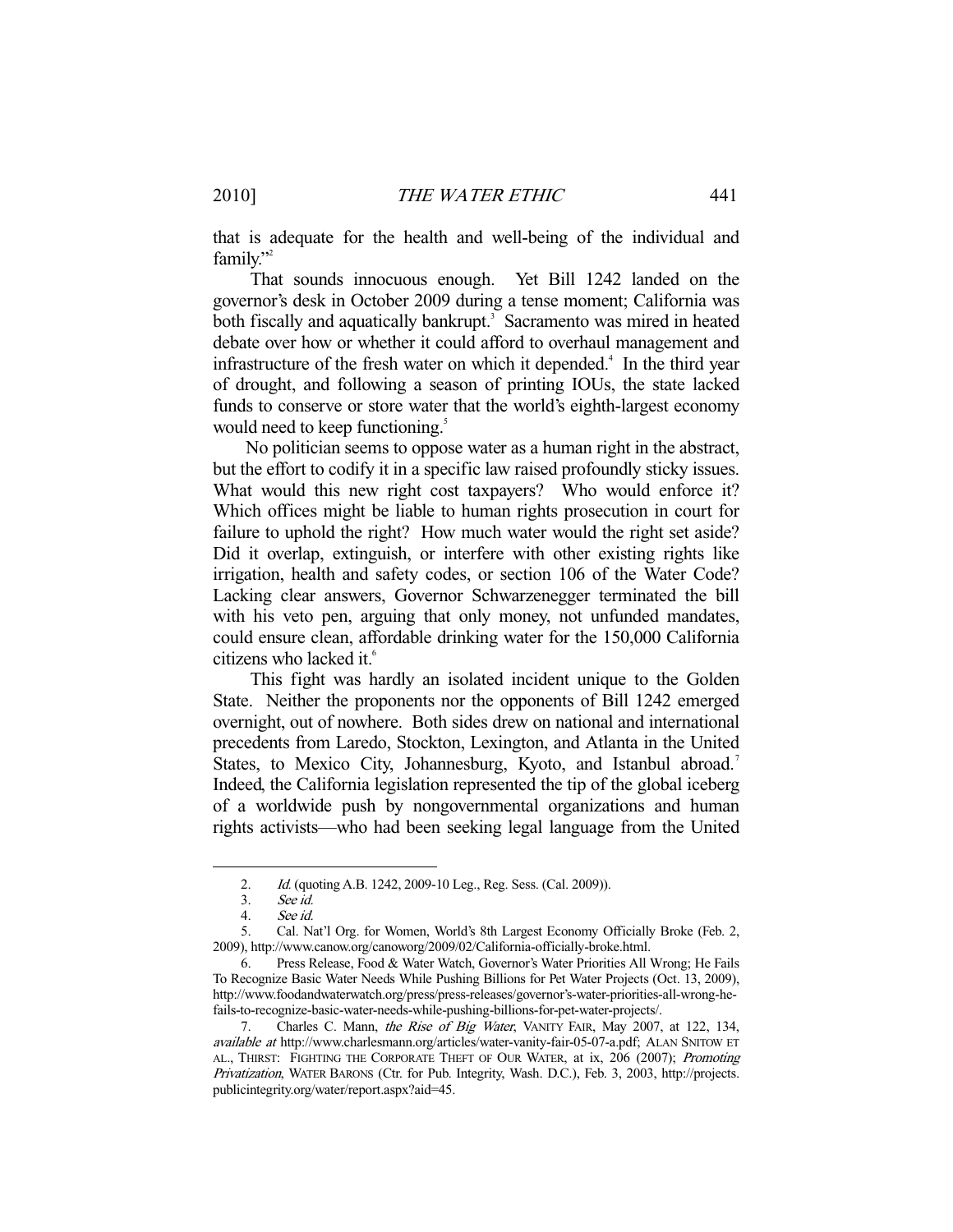Nations Assembly right on down the government hierarchy to local city councils—for recognition that access to water was a fundamental prerequisite for the realization of all other human rights.<sup>8</sup>

 Against this, no nation has fought more aggressively than the United States to strip language in any international convention that refers to a right to water. A pivotal legal showdown between powerful interests appears to be quietly converging.

## II. THE DRY WAR

 The Cold War ended decades ago, but the Berlin Wall had barely been shattered before a new ideological barrier arose in its place. The ideological Left and Right are now waging a Dry War over who controls and has access to the earth's fresh water.

 For most nations, this Dry War is a recent phenomenon. Water management used to be a mind-numbingly boring discourse best left to an insulated and specialist band of hydrologists, civil engineers, and policy wonks.<sup>9</sup> The most valuable element on earth it may be, but for decades the topic of water rarely enlivened cocktail parties. Today, in the face of looming scarcity, human access to water has grown politicized.

 Both the United Nations and the World Bank have concluded that the problems facing the water sector show that the era of plenty has ended, the era of scarcity has begun, and "water wars" have begun breaking out locally and nationally, if not quite yet globally.<sup>10</sup> Yet, contrary to the economic theory that resource-use efficiency improves with scarcity, water is being used less efficiently even as water becomes scarcer.<sup>11</sup>

#### A. Bipartisan Concern

 Liberal green activists are not the only water worriers. Scarcity also troubles boosters among the bastions of unfettered capitalism. The Wall Street Journal excoriated a corporate raider for using more water per day than even profligate families use in a year.12 The bullish panelists at the January 2007 World Economic Forum in Davos, Switzerland, predicted

<sup>8.</sup> Walton, *supra* note 1.

<sup>9.</sup> Anthony Turton, *Hydropolitics: The Concept and Its Limitations*, in HYDROPOLITICS IN THE DEVELOPING WORLD: A SOUTHERN AFRICAN PERSPECTIVE 15 (Anthony Turton & Roland Henwood eds., 2002).

<sup>10.</sup> SANDRA POSTEL, PILLAR OF SAND 138-40 (1999).<br>11. R. MARIA SALETH & ARIEL DINAR, THE INSTIT

R. MARIA SALETH & ARIEL DINAR, THE INSTITUTIONAL ECONOMICS OF WATER: A CROSS-COUNTRY ANALYSIS OF INSTITUTIONS AND PERFORMANCE (2004).

 <sup>12.</sup> Robert Frank, Nelson Peltz's Water Problem, WALL ST.J., Nov. 16, 2007, at W2.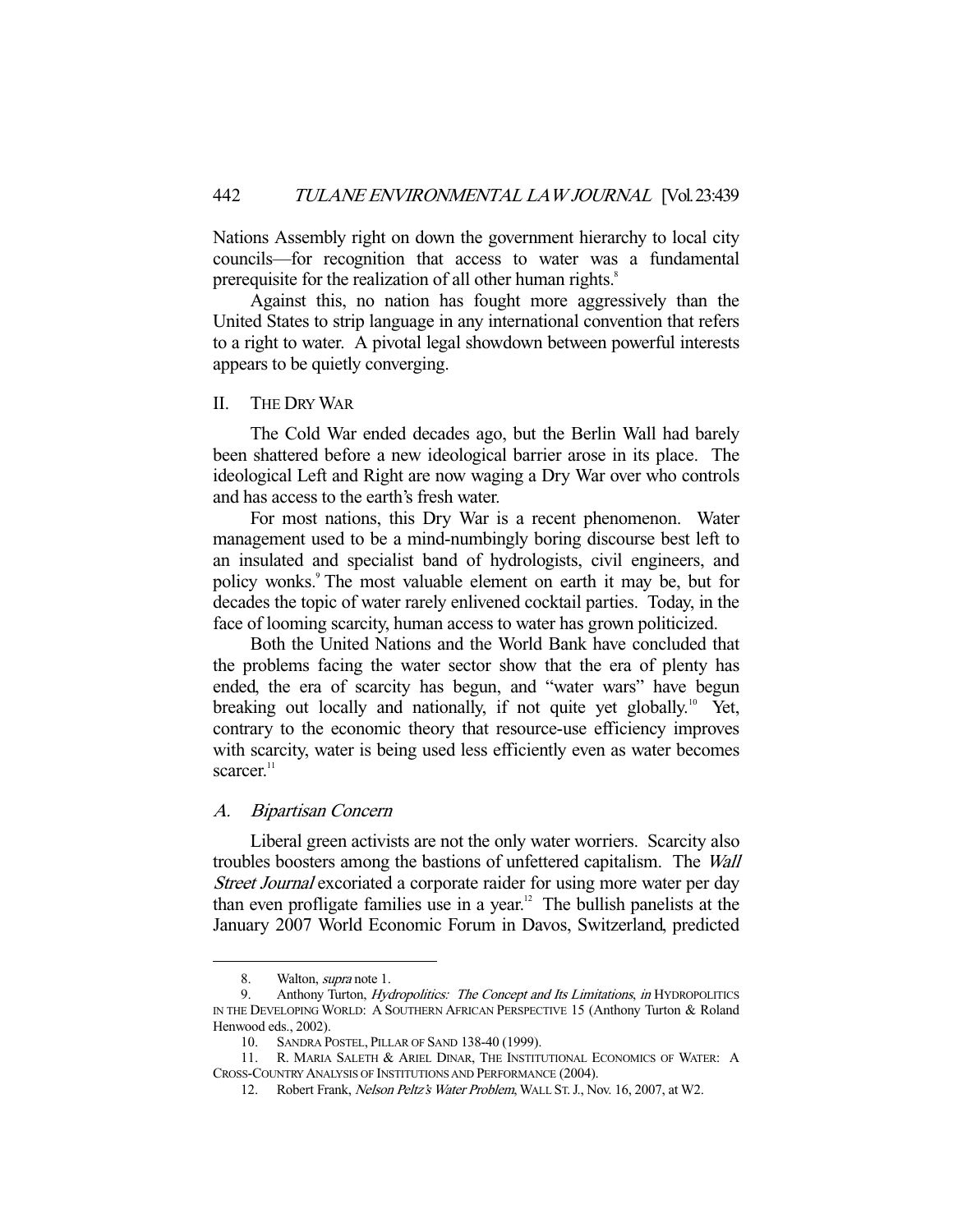that the world faced no limits to economic growth anywhere, with one possible exception: fresh water.<sup>13</sup>

 Worldwide, that exception has proved the rule, even in the United States. On April 6, 2007, the Intergovernmental Panel on Climate Change (IPCC) reported that global warming was not coming to America; it had arrived.<sup>14</sup> Global warming meant less rain and more evaporation in certain regions worldwide, including the American West.<sup>15</sup> But by the year's end, its impacts were national; drought crippled more than a third of the country. As businesses wilted in Atlanta, United Parcel Service, Inc., installed dry urinals; landscapers fired 14,000 workers; Stone Mountain Park melted 1.2 million gallons of manufactured snow; the earth's largest aquarium drained exhibits; and Coca-Cola shut off its fountains. $16$ 

#### B. Political Danger

 Such conservation gestures may feel good, but change little. The underlying threat from drought is less economic than it is political. More than oil, scarce water splits nations, rations freedom, and erodes trust.

 Arizona called out the National Guard against California over Colorado River water.<sup>17</sup> Massachusetts splintered over the Ipswitch River.<sup>18</sup> Maine fought Swiss CEOs for its aquifers.<sup>19</sup> By 2005, eleven states broke off from the rest of the United States, uniting with Canada in a compact to defend the Great Lakes' fresh waters against the booming thirsty Sunbelt South and Southwest.<sup>20</sup> Alabama, Florida, and Georgia sued each other over dwindling reservoirs.<sup>21</sup> Maryland challenged Virginia over Potomac River currents for the first time since the Civil

 <sup>13.</sup> Klaus Schwab & Peter Brabek-Letmathe, Water: Why We Need To Adapt Our Water Use, http://www.weforum.org/en/media/OpinionEditorials/OpEdWaterUsage/index.htm (last visited Jan. 31, 2010).

<sup>14.</sup> See Susan Solomon et al., IPCC 2007: Summary for Policy Makers, in CLIMATE CHANGE 2007: THE PHYSICAL SCIENCE BASIS 2 (Susan Solomon et al. eds., 2007).

 <sup>15.</sup> Id.

<sup>16.</sup> Mary Jane Credeur & Laurence Viele Davidson, Atlanta Urinals, Fountain Run Dry as UPS, Coke Fight Drought, BLOOMBERG, Oct. 31, 2007, http://www.bloomberg.com/apps/ news?pid=20601109&sid=a0WAzQxwAbNg.

 <sup>17.</sup> PETER GLEICK,THE WORLD'S WATER 2002-2003 (2002).

 <sup>18.</sup> Beth Daley, Watershed Group Rejoin State Panel River—Protection Talks To Resume, BOSTON GLOBE, Nov. 4, 2009, at 3.

 <sup>19.</sup> ROBERT GLENNON,WATER FOLLIES 5-9 (2002).

 <sup>20.</sup> PETER ANIN,THE GREAT LAKES WATER WARS 237-38 (2006).

<sup>21.</sup> See, e.g., Alabama v. U.S. Army Corps of Eng'rs, 424 F.3d 1117, 1117 (11th Cir. 2005).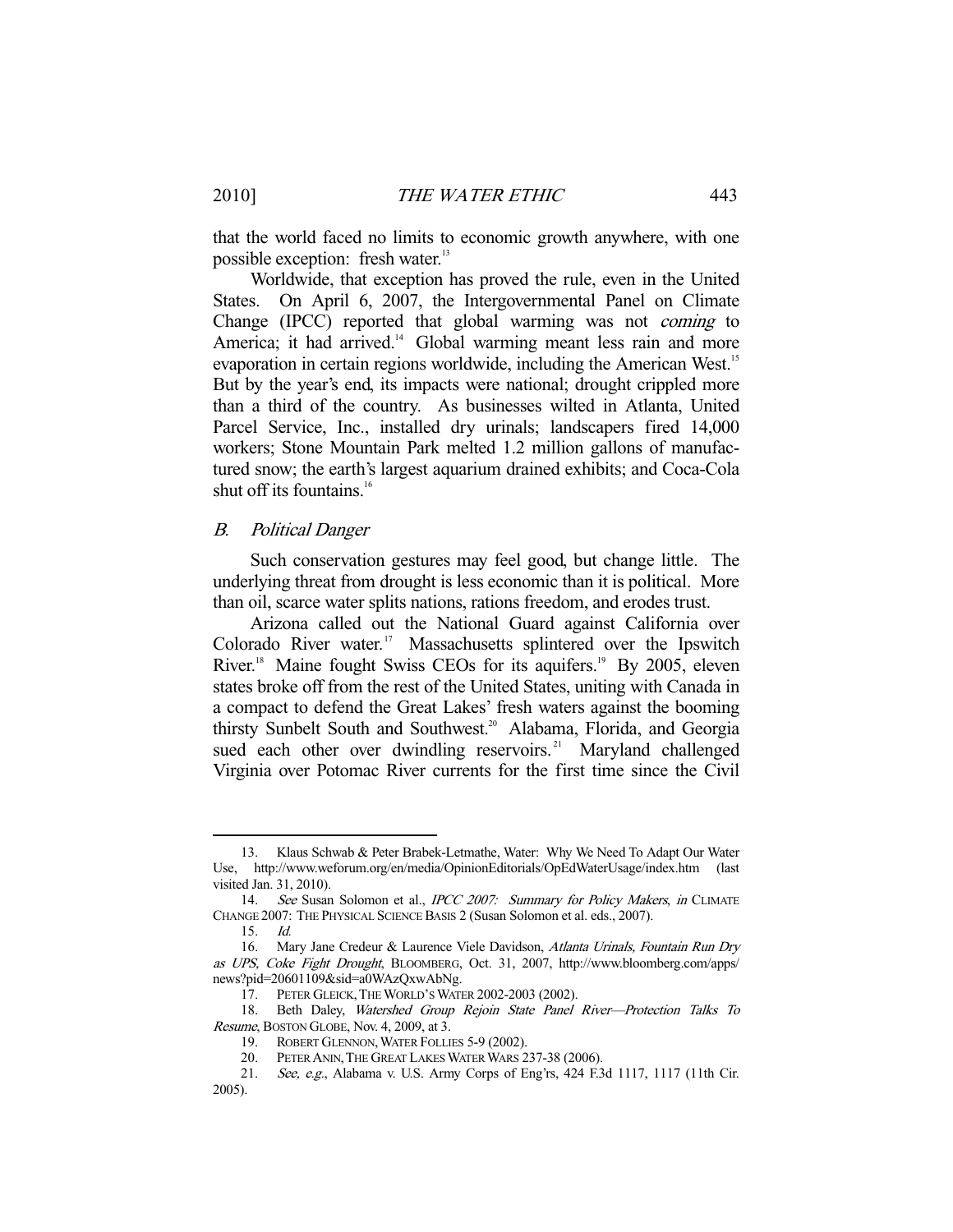War.<sup>22</sup> Southwest states pulled apart Colorado River remnants.<sup>23</sup> North Carolina banned "nonessential" water use.<sup>24</sup> Tennessee towns cut off household water twenty-one hours per day.<sup>25</sup> Atlanta sacrificed showers, gardens, and lawns.<sup>26</sup> Georgia's governor kneeled and urged his citizens: "[P]ray for rain."<sup>27</sup>

 Instead, people continue to lose faith, and for good reason: The IPCC's conservative climate projection models predict drier winters, protracted droughts, and a thirty-year doubling of thirst.<sup>28</sup> And if water disputes like these break out in the rich, modern, democratic, and stable United States, consider how aridity can splinter more fragile civilizations living precariously along the Nile, Mekong, Ganges, Euphrates, Yellow, and Jordan Rivers.

# C. Global Risks

 In the twenty-first century, economic and security analysts note that while the world's two most precious liquid resources may not be running out, oil and water have hit ceilings.<sup>29</sup> Even oil industry chieftains say that petroleum, long-considered inexhaustible, has reached a practical distributional peak.<sup>30</sup> After brushing off doom-and-gloom predictions, oil is at last maxing out and heading for irreversible decline.<sup>31</sup> Water faces a similar fate.

 Observers proclaimed that "water is the new oil," with all the inherent geopolitical risks and strategic conflicts of interest that the comparison implies.<sup>32</sup> Perhaps. But water conflicts may turn even uglier.

<sup>22.</sup> Linda Greenhouse, Justices Consider Dispute on Use of Potomac River, N.Y. TIMES, Oct. 8, 2003, at A20.

<sup>23.</sup> Nancy Vogel, U.S. Warns District in Water Dispute, L.A. TIMES, Jan. 17, 2003, at 8.

<sup>24.</sup> Martha Quillin, *Drought's Back, but Not Dire*, NEWS & OBSERVER (Raleigh, N.C.), Oct. 31, 2009, available at http://www.newsobserver.com/2009/10/31/167118/droughts-back-butnot-dire.html.

 <sup>25.</sup> Greg Bluestein, Worst-Case Scenario in the South: Tennessee Town Has Run Out of Water and Has To Truck It in, ASSOCIATED PRESS, Nov. 2, 2007, available at http://southcoasttoday .com/apps/pbcs.dll/article?AID=20071102/NEWS/711020392/-1/ARCHIVE.

<sup>26.</sup> Teri Walley, Prayers Rise for Rainy Skies, CHARLOTTE OBSERVER, Jan. 13, 2008, at 4A.

 <sup>27.</sup> Id.

 <sup>28.</sup> BARRY NELSON ET AL., NAT'L RES. DEF. COUNCIL, IN HOT WATER: WATER MANAGEMENT STRATEGIES TO WEATHER THE EFFECTS OF GLOBAL WARMING, at iv-v, 69-73 (2007), http://www.nrdc.org/globalwarming/hotwater/hotwater.pdf.

<sup>29.</sup> Russell Gold & Ann Davis, Oil Officials See Limit Looming on Production, WALL ST.J., Nov. 19, 2007, at A1.

 <sup>30.</sup> Id.

 <sup>31.</sup> Id.

 <sup>32.</sup> Susan Berfield, There Will Be Water, BUS.WK., June 12, 2008, at 40, 40, available at http://www.businessweek.com/magazine/content/08\_25/64089040017753.htm.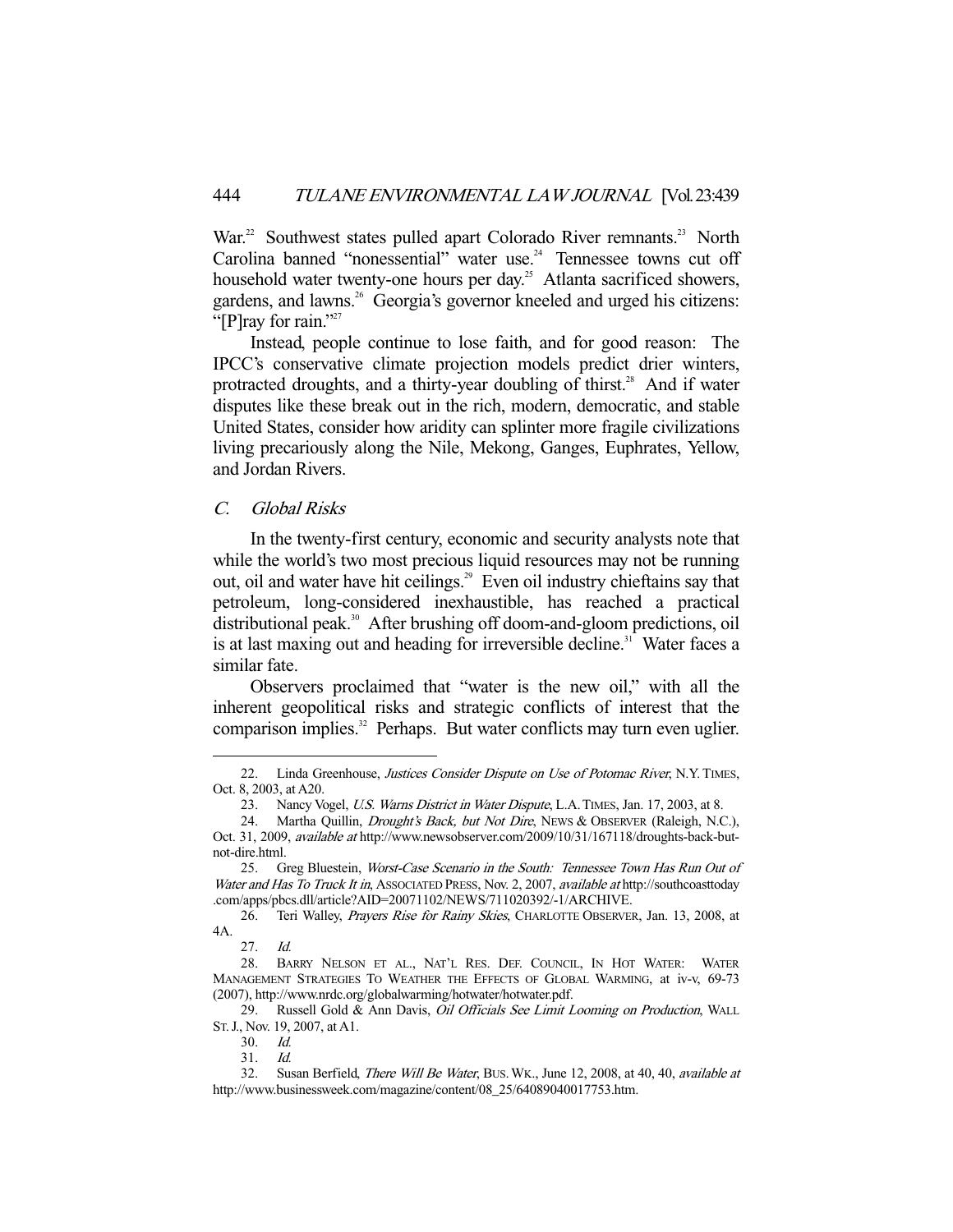After all, oil has alternatives and we can survive indefinitely without it. Water has no replacement; after three days without it, we die.

 Yet the issue with water scarcity is not supply; there is more than enough. The problem lies in distribution and quality: The wrong amount of water falls in the wrong places at the wrong time, harming the poorest people in the wrong ways. Efforts to control this fickle and fugitive resource have failed. Why? Because dynamic projections of water supply and demand are incompatible with the rigid public systems for water distribution and allocation.

 Centralized top-down monopoly allocations may have limped along whenever and wherever water flowed in abundance. Such days and places are vanishing, perhaps forever, unless ideological elites can stop fighting long enough to allow a human rights-based market mechanism for water to emerge on its own.

#### III. SACRIFICING PAWNS

 There is one parallel with petroleum policy: the emerging global water debate is being driven by well-educated political elites who rarely suffer personal consequences for their advocacy.<sup>33</sup> Perversely, their statures rise as the situation worsens; their salaries grow and frequent flier miles accumulate. But beyond their small circle, where dry abstractions meet gritty reality, the poor and the environment are seldom as lucky. As a consequence of ideological rigidity and the resulting paralysis, direct and indirect casualties mount in developing countries each year.

## A. Water Casualties

-

 A Bolivian boy is shot dead in the face during peaceful protests over jacked-up water prices.<sup>34</sup> Dozens of Kenyan farmers and herders machete one another in skirmishes over a desiccating creek.<sup>35</sup> One thousand Chinese in the Changzhou rice belt contract cancer from heavy metal in their tea water.<sup>36</sup> Ten thousand Bangladeshi slowly and

 <sup>33.</sup> DAVID HALL, PUB. SERV. INT'L RESEARCH UNIT, WATER IN PUBLIC HANDS 16-18 (2001), http://www.world-psi.org/content/ContentGroups/English7/Sectors/Utilities1/EN\_Water\_ in\_Public\_Hands.pdf.

 <sup>34.</sup> William Finnegan, Leasing the Rain: The World Is Running Out of Fresh Water, and the Fight To Control It Has Begun, NEW YORKER, Apr. 8, 2002, at 43, 43.

<sup>35.</sup> Meera Selva, *Death Toll Rises as Kenyan Tribes Battle over Water*, INDEPENDENT (London), Feb. 7, 2006, at 20.

 <sup>36.</sup> Mann, supra note 7, at 122.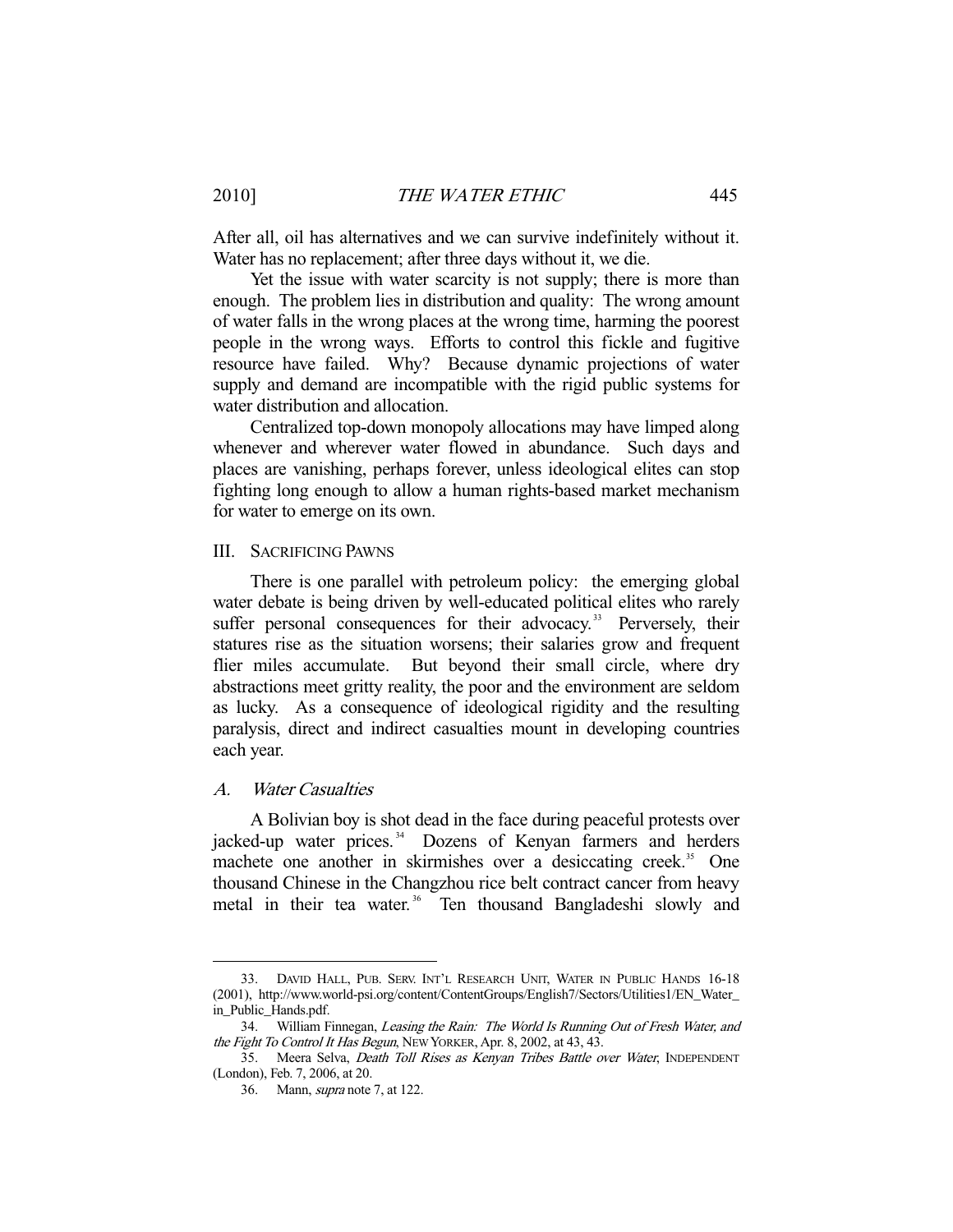unwittingly poison their families with arsenic-laced water. $37$  At least seventeen thousand Indian farmers commit suicide as boreholes that support the Green Revolution suddenly pump nothing but air.<sup>38</sup> Worldwide, each year, thirst, drought, famine, and intestinal parasites kill between 1.8 and 2.8 million people, three quarters of them children—a figure higher than AIDS, malaria, and wars combined.<sup>39</sup> Beyond human casualties, one-third of aquatic species risk extinction due mostly to dams, diversions, and desiccation;<sup>40</sup> one-third of America's rivers remain too polluted to swim or fish in. $41$ 

## B. Finding the Right Words

-

 These casualties are unfortunate, though hardly tragic; the world's poor have been dying over fresh water since the beginning of humankind. What is tragic is that water deaths could be slowed or ended by the stroke of a pen, indeed quite possibly through the power of one carefully worded phrase.

 Yet it is the precise wording of such a phrase over which Right and Left fundamentally clash. "Secure water as a private property right," bellows one camp. No, "recognize a fundamental, universal, human right to water," shrieks the other. Each sees the rival prescription of a right as inferior to, and incompatible with, their own.<sup>42</sup>

 We argue that these are not necessarily competing claims; they are, rather, mutually reinforcing and even symbiotic assertions. According to the U.N. Human Rights Commission, private property is a fundamental human right;<sup>43</sup> it is the result of scarcity giving rise to conflict.<sup>44</sup> In that respect, water has the potential to shape and be shaped by political institutions no differently from other resources of immense value.

<sup>37.</sup> Allan H. Smith, Elena O. Lingas & Mahfuzar Rahman, Contamination of Drinking-Water by Arsenic in Bangladesh, 78 BULL. WORLD HEALTH ORG. 1093, 1093-1103 (2000), http://www.who.int/bulletin/archives/78(9)1093.pdf.

<sup>38.</sup> Somini Sengupta, On India's Despairing Farms, a Plague of Suicide, N.Y. TIMES, Sept. 19, 2006, at A1.

 <sup>39.</sup> KEVIN WATKINS ET AL., UNITED NATIONS DEV. PROGRAMME, HUMAN DEVELOPMENT REPORT 3 (2006), http://hdr.undp.org/en/media/HDR06-complete.pdf.

 <sup>40.</sup> See Louis A. Helfrich, Richard J. Neves & James Parkhurst, Dep't of Fisheries & Wildlife Sci., Va. Tech., Sustaining America's Aquatic Biodiversity—Why Is Aquatic Biodiversity Declining? (May 1, 2009), http://pubs.ext.vt.edu/420/420-520/420-520.pdf.

 <sup>41.</sup> U.S. E.P.A., LIQUID ASSETS 2000: AMERICA'S WATER RESOURCES AT A TURNING POINT 3 (2000), http://www.epa.gov/water/liquidassets/assets.pdf.

<sup>42.</sup> SNITOW ET AL., *supra* note 7, at 1-24.<br>43. Mary Robinson, *Property Rights Are 1* Mary Robinson, Property Rights Are Human Rights, EL PAIS (Madrid, Spain), June 1, 2007, available at http://www.undp.org/legalempowerment/pdf/El%20pais.6.1.English%20version.pdf.

 <sup>44.</sup> TERRY L. ANDERSON & DONALD R. LEAL, FREE MARKET ENVIRONMENTALISM 100-05 (2001).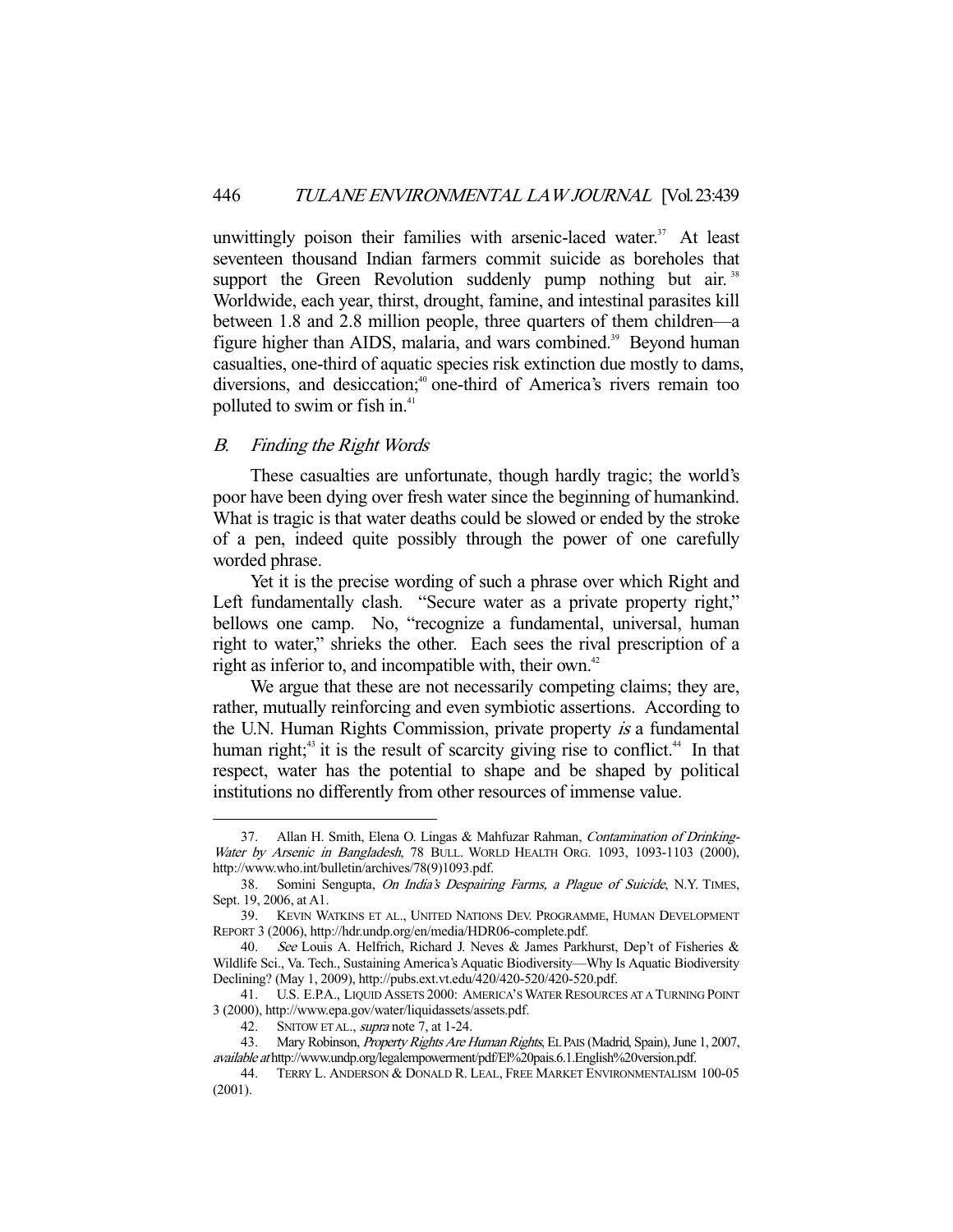Defining, protecting, and trading this human right can forge the essential steps to promote equity and conservation at a global level. Indeed, beneath the froth of antagonistic rhetoric flows a deep and silent common current. It may prove politically challenging to bring this current to the surface as legislation. But judicious wording can allow "an alienable human right to water" to emerge, by which markets could help eliminate scarcity, promote efficient growth, secure social equity, and conserve nature. A single outcome can be fused from two rival agendas.

#### IV. CONFLUENCE OF CURRENTS

 The word "rival" shares its ancient origins with the word "river." Both derive from the Latin word rivalis, meaning "he who shares one stream."<sup>45</sup> Though rivals in means, both liberals and conservatives unite in one goal: to extend our existing ethical outlook, governing what is right and wrong in society, into the uncharted territory lawyers call *aqua* incognita. The ethical debate is rich and vibrant; rivers decline and aquifers diminish while the resource must sustain three billion new parched and hungry mouths. The enormity of the stakes of this emerging right can hardly be overstated. But the birth of such a formalized code was long ago foreseen, remains overdue, and, yet, is still perhaps inevitable.

Six decades ago, in a seminal chapter of A Sand County Almanac called "The Land Ethic," Aldo Leopold eloquently observed how "this extension of ethics is actually a process in ecological evolution."46 The evolving process or "ethical sequence" rippled outward, more inclusively with time, from: 1) personal conduct codes, like the Ten Commandments, which guide relationships between individuals; to 2) social conduct codes, like the Golden Rule or U.S. Constitution, which guide and govern the relationships between people and society; to 3) natural conduct codes, still emerging and undefined, which integrate humans with our complex life support system.<sup>47</sup> Leopold focused his analysis toward this third category:

An ethic, ecologically, is a limitation on freedom of action in the struggle for existence. An ethic, philosophically, is a differentiation of social from anti-social conduct. These are two definitions of one thing. The thing has its origin in the tendency of interdependent individuals or groups to evolve modes of co-operation. The ecologist calls these symbioses. Politics and

<sup>45.</sup> Asit K. Biswas, Management of International Water: Problems and Perspectives, 9 INT'L J.WATER RES. DEV. 167, 167-78 (1993).

<sup>46.</sup> Id.; ALDO LEOPOLD, The Land Ethic, in A SAND COUNTY ALMANAC 158 (1948).

<sup>47.</sup> Biswas, *supra* note 45, at 9.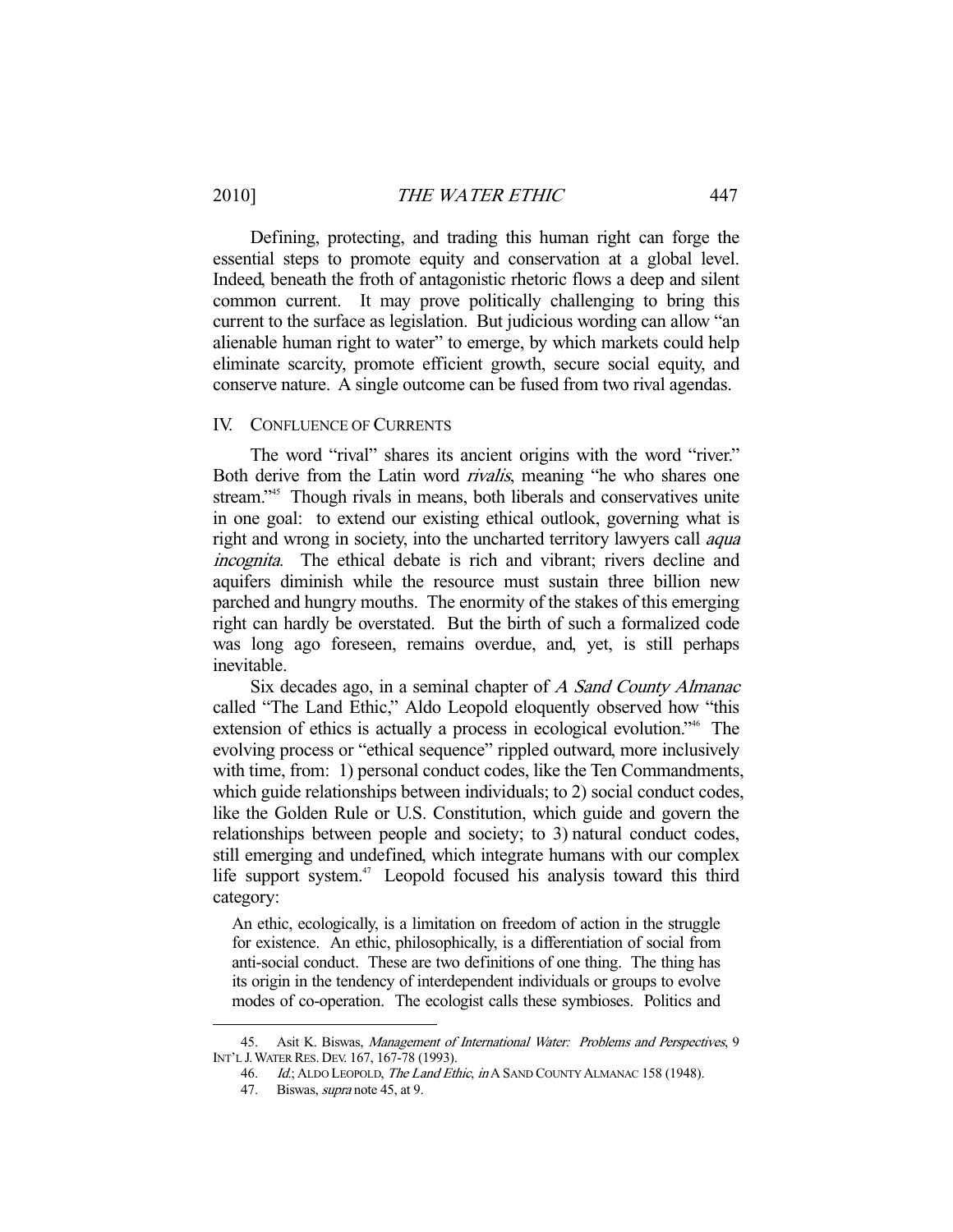economics are advanced symbioses in which the original free-for-all competition has been replaced, in part, by co-operative mechanisms with an ethical content.<sup>48</sup>

 Leopold showed that two distinct but equally important schools of thought had been talking past one another. The disciplines had been babbling like independent tributaries that eventually merged quietly together, feeding the same evolutionary river. Drawing on that rationale, and metaphor, this essay argues that a similar political confluence of rights is taking place; free-for-all competition over water, a zero-sum game, is being replaced by win-win cooperation.<sup>49</sup> Call it "The Water Ethic."

## V. A SHARED CURRENT

 By definition, a right is timeless and universal, so any evolving definition of humankind's relationship with water cannot be mutually exclusive. To win broad acceptance, a water ethic must shrewdly embrace pragmatic elements from both sides of the political stream. Yes, Right Bank conservatives say water must become an economic good that sends price signals and can be privately traded. Yes, Left Bank liberals oppose commodification of an environ-mental and social necessity that governments must protect as a fundamental human right. Still, both banks in the ideological dispute share a common direction and destination. As vital resources grow scarce, scarcity breeds conflict, and conflict leads to the demand for and definition of new rights related to water. $50$ 

## A. Common Ground

 Both sides fundamentally grasp how the human demand for water is outstripping a finite supply, with undesirable health and ecological consequences. Both acknowledge that spreading scarcity, rising costs, gross demographic inequalities, and metastasizing political tensions over water can and do lead to deadly violence. Both agree that lack of access to clean water and sanitation has already killed more humans during the past century than any other cause, including war.

 <sup>48.</sup> Id.

 <sup>49.</sup> FRANKLIN FISHER & ANNETTE HUBER-LEE, LIQUID ASSETS: AN ECONOMIC APPROACH FOR WATER MANAGEMENT AND CONFLICT RESOLUTION IN THE MIDDLE EAST AND BEYOND, at xvi (2005).

<sup>50.</sup> See CELINE DUBREUIL, WORLD WATER COUNCIL, THE RIGHT TO WATER: FROM CONCEPT TO IMPLEMENTATION 3-5 (2006), http://www.worldwatercouncil.org/fileadmin/wwc/ library/RightToWater\_FinalText\_cover.pdf.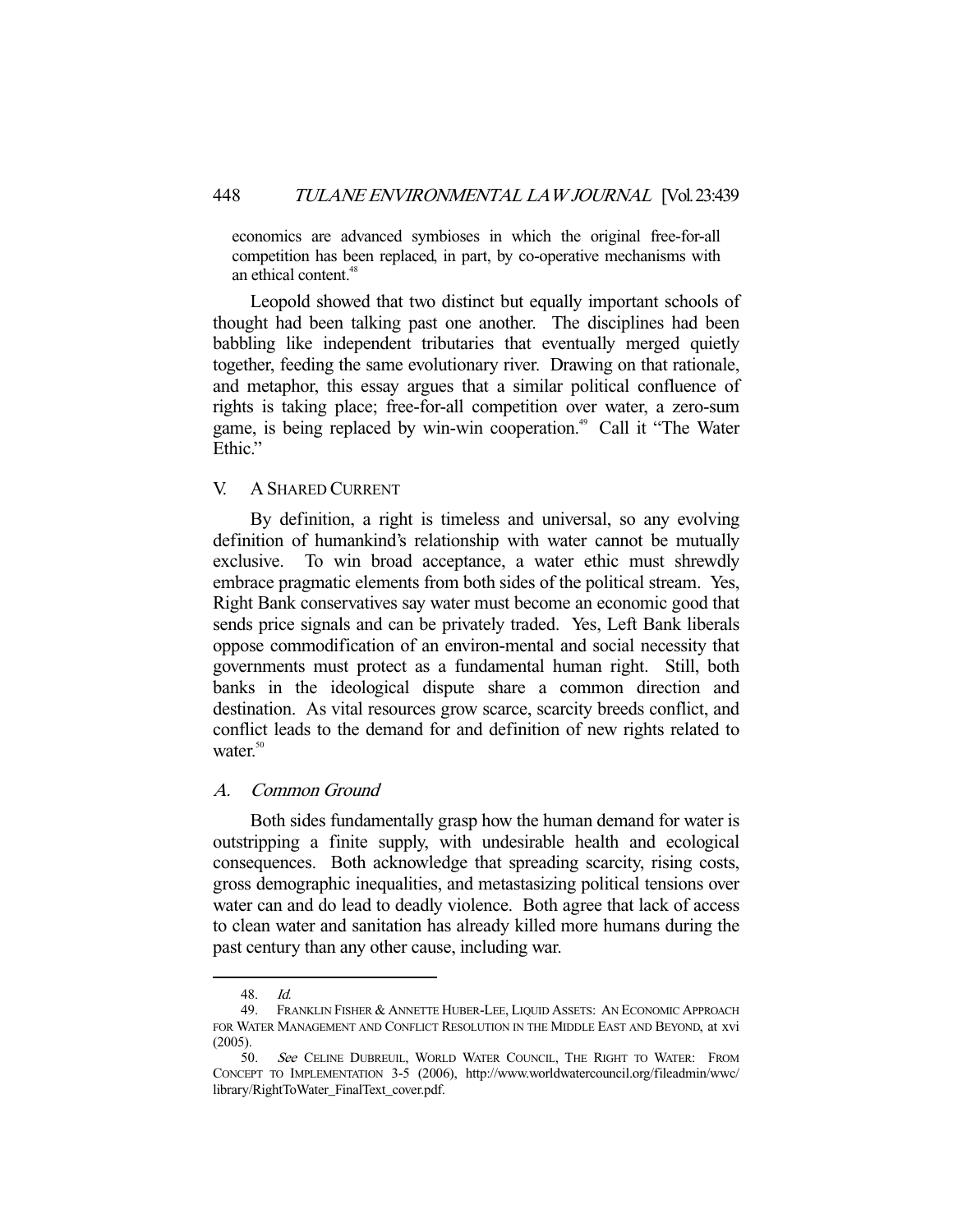Both may dispute the politics, but not the physics, by which scientists confirm that the menace of radical climate change is real and irreversible in the long term. Both agree that it will exacerbate extreme cycles of protracted drought and destructive deluge in the century ahead, and that of all its undesirable impacts, the most will fall upon Africa.<sup>51</sup> Both concur that more suffer from a lack of safe and secure access presently than at any time in history, and that inadequate water routinely kills millions, again, mostly in Africa. $52$ 

 Finally, both appreciate how water is one of the few naturally occurring resources without which humans cannot survive.<sup>53</sup> We can live more or less contentedly without possessing secure access to, say, fire or land. But if denied a certain right to water, to grow food and replenish our metabolism, the otherwise free human is deprived of both life and liberty, enslaved by any who would shut off the supply. Philosophically, water is a property right that becomes our possession when we earn, own, or pay to secure it. It is also a human right that keeps us from being enslaved by those who would seek to steal it from us.

## B. Prescribing the Cure

 And yet, after such broad-based, warm-hearted consensus in diagnosing the painful symptoms and chronic prognosis, the two ideological rivals cross their arms and vehemently disagree over the cure.

 The liberal Left Bank puts unwavering faith in the public trust by responsive and accountable government; it sees water exclusively as a social and environmental necessity. Thus, in the name of universal justice, its leaders demand a fundamental and inalienable human right to water. One of its leaders, Maude Barlow, sees the debate as an issue of human rights versus corporate rights.<sup>54</sup> Indeed, she asserts that access to water may be considered the most important of all human rights.<sup>55</sup>

 The conservative Right Bank invests unshakable confidence in the incentives-driven private marketplace. It sees water purely as another scarce economic commodity, like oil, gold, or diamonds. Thus, in the name of efficiency and technological innovation, its leaders demand that water resources be defined, secured, and protected as a transferable

<sup>51.</sup> Solomon et al., *supra* note 14, at 3.<br>52. WATKINS ET AL., *supra* note 39, at 1 WATKINS ET AL., *supra* note 39, at 1-9.

 <sup>53.</sup> At this point someone will cry out, "But, what about air?" The answer is, yes, true absolutely. But fresh air is not yet scarce enough to have universal value; nor have humans developed ways to physically confine or define it as property.

<sup>54.</sup> See MAUDE BARLOW & TONY CLARKE, BLUE GOLD: THE FIGHT TO STOP THE CORPORATE THEFT OF THE WORLD'S WATER 79-100, 237-39 (2002).

 <sup>55.</sup> Id. at xiv.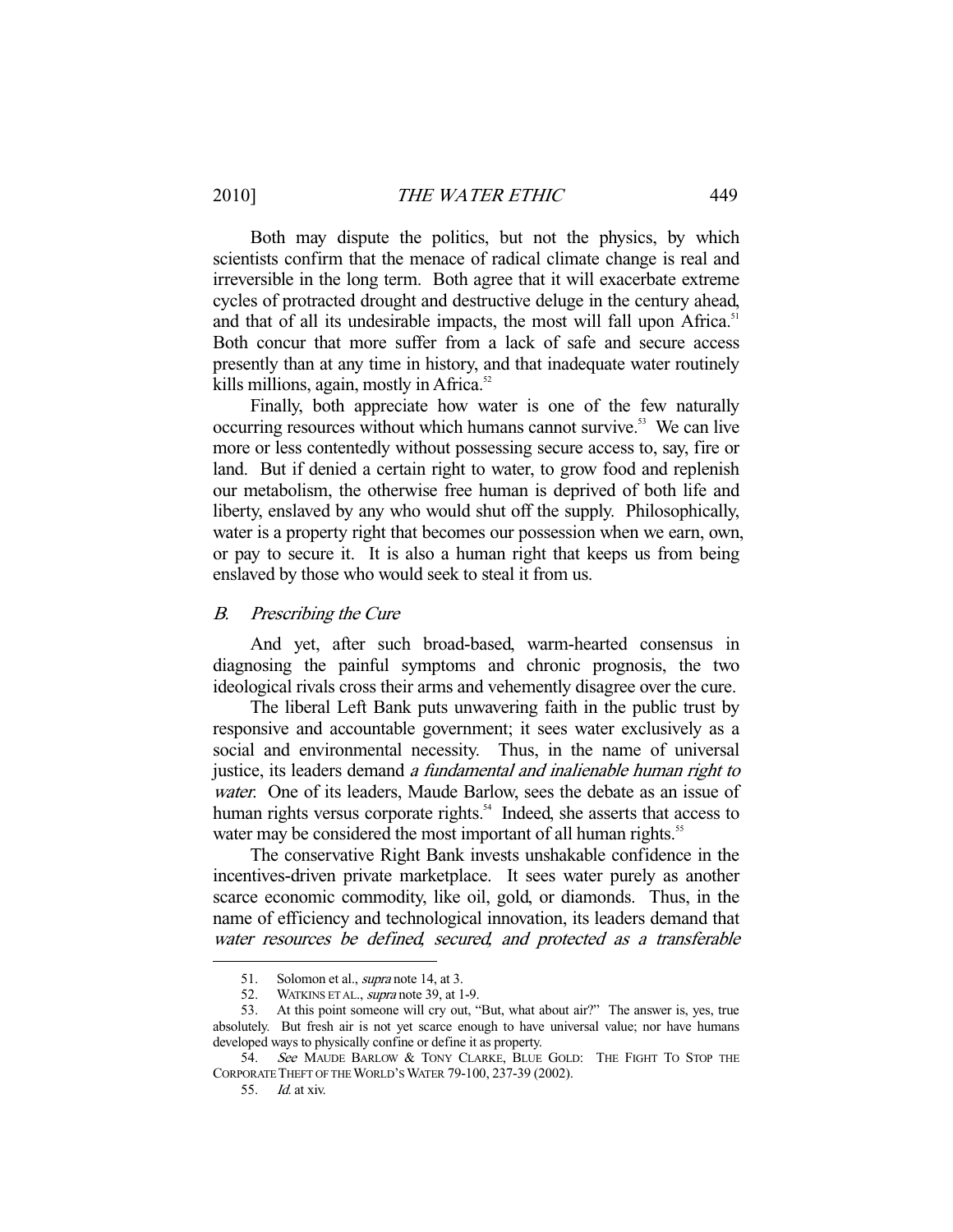property right.<sup>56</sup> The World Bank, International Monetary Fund, and European Union pushed governments in many nations to privatize their water services.<sup>57</sup> When critics point to the clouds and say that "water is a gift from God," one of the Right's leaders, French corporate water giant Veolia, answers wryly by pointing at the ground: "Yes, but He forgot to lay the pipes."<sup>58</sup>

#### C. Talking Without Listening

 To define this emerging right, robust debate is as healthy and essential as water itself. But since the turn of the century, the global politics of water has grown so bitterly entrenched, so turgid, and so polarized, that both Left and Right appear blind to the slightest weaknesses within their own camp, much less any slight merit on the opposite bank. Through a decade of fruitless global water confabulations, each side increasingly distorts and misrepresents the other's position. As the conference ends, they collect per diem travel expenses, congratulate themselves for scoring rhetorical points, and jet to the next water symposium to express their concern for the one out of every six people who lacks reliable access to freshwater.

## D. Making Way for Emergence of the Right

 If rival warring hydrocrats could step out of the way, a rights-based Water Ethic might emerge from below. This durable and inclusive human right could take form and content from the thirsty poor who seek to claim their water endowment with the last amount of friction. Indeed, in democratic and market-oriented South Africa, this right is already taking shape on the ground and yielding dividends; it is happening there despite, or rather because, South Africa is among the most water-stressed and inequitable countries on earth.<sup>59</sup>

## VI. AFRICAN EXCEPTIONALISM

-

 The rival leaders in the Dry War—all largely are based in rainy, secure Europe and North America—claim to speak legitimately and authoritatively for the people, governments, and private ventures in

<sup>56.</sup> Roger Bate, Use the Free Market To Solve China's Water Shortage, WALL STREET J. ASIA, Aug. 20, 2004, available at http://www.aei.org/article/21071.

<sup>57.</sup> Promoting Privatization, supra note 7.

<sup>58.</sup> John Tagliabue, As Multinationals Run the Taps, Anger Rises over Water for Profit, N.Y.TIMES, Aug. 26, 2002, at A1.

<sup>59.</sup> Barbara Schreiner et al., From Bucket to Basin, in HYDROPOLITICS IN THE DEVELOPING WORLD: A SOUTHERN AFRICAN PERSPECTIVE, supra note 9, at 127.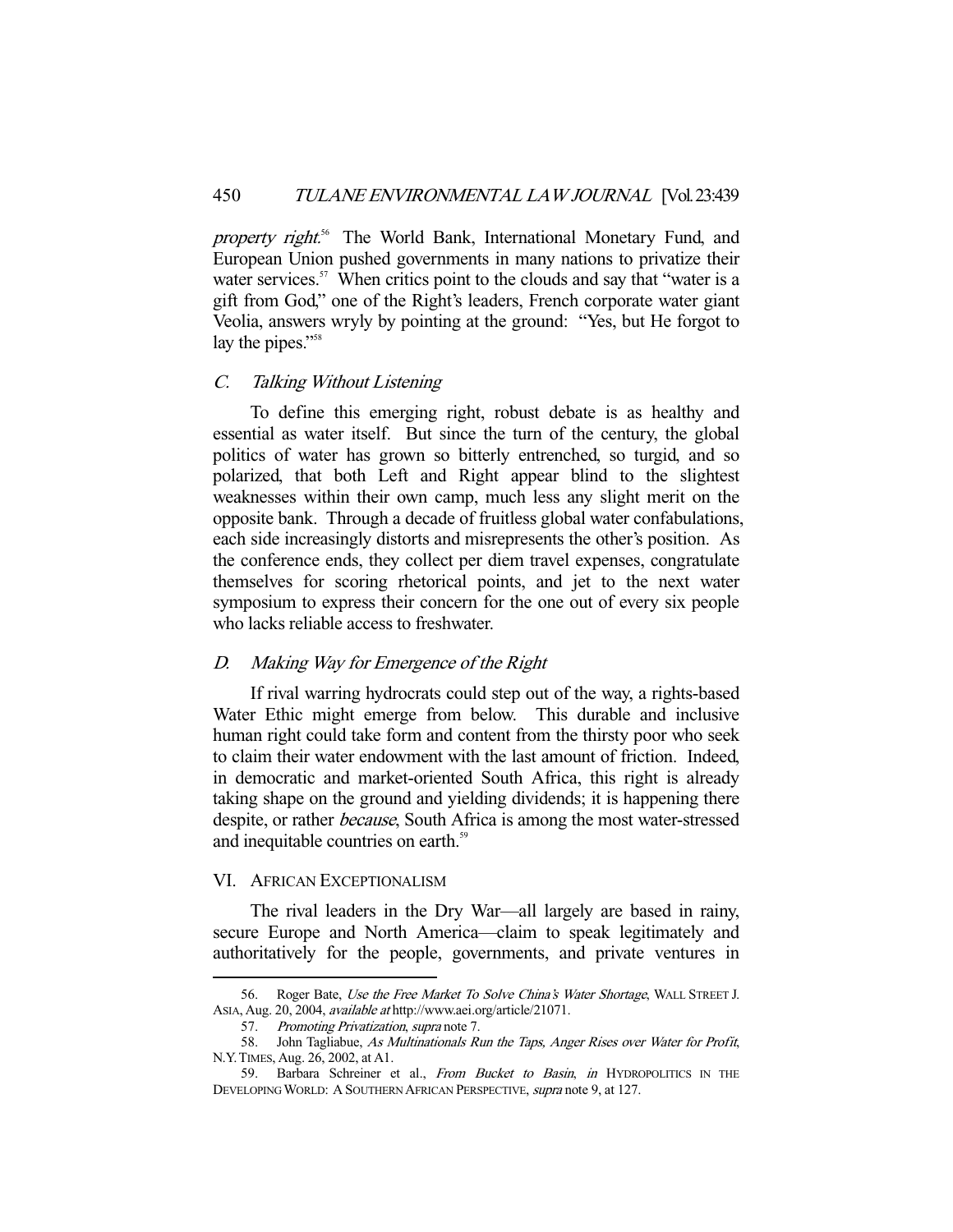developing countries, especially Africa. Liberals deny that water can ever be reduced to mere property for these helpless, impoverished Africans; conservatives scoff that water can be equated to a "real" human right in Africa's young and frail democracies. $\degree$ 

 With time off the conference circuit, both sides might be pleasantly surprised to find that both forms of rights already coexist in the least likely places. True, these emerging rights are far from perfect; the newborns are still messy, still taking shape, still developing character, still flexing their muscles. That is appropriate. As Leopold pointed out, "[W]e shall never achieve absolute harmony with land [or water], any more than we shall achieve justice or liberty for people. In these higher aspirations the important thing is not to achieve, but to strive."61

## A. South Africa's Water Law

 Starting in 1997, some forty-five million rich and poor South Africans strove to break free not only from their ugly apartheid past and chronic deprivations, but also from imposed global consensus and ironclad assumptions of what is possible in the relationship between humans and water. Their thirsty revolution embarked on an economic and political experiment that built upon, and then transcended, the foundations of a revolution launched by another nation in 1776.

 First, in order to ethically extend the health and political autonomy of all—including its poorest, least educated, most marginalized, and discriminated against—South Africa inscribed in its constitution that all citizens were endowed with a certain right to water, a sovereign right that took precedence over all other uses of water.<sup>62</sup>

 Later, in that same constitution, South Africa set out to extend the ethical and economic security of "previously disadvantaged groups" through equity in a property right to water, a right that was, like any property right in the country, inviolate.<sup>63</sup>

#### B. A Global Precedent as Pressure Mounts?

 Taken together, these moves were unprecedented in any nation. But at the time, South Africa's water was scarce, inequitably distributed,

<sup>60.</sup> See, e.g., BARLOW & CLARKE, *supra* note 54, at 23-24, 188-89.<br>61. ALDO LEOPOLD, ROUND RIVER 155 (1993).

<sup>61.</sup> ALDO LEOPOLD, ROUND RIVER 155 (1993).<br>62. S. AFRICA CONST. ch. 2, § 27 (1996): Schre

S. AFRICA CONST. ch. 2, § 27 (1996); Schreiner et al., *supra* note 59, at 127.

 <sup>63.</sup> James Workman, Grapes of Mirth: Fresh Water Becomes Fresh Leverage Behind Race Based Farmland Reform, ICWA REPORTS, Mar. 2002, at 3.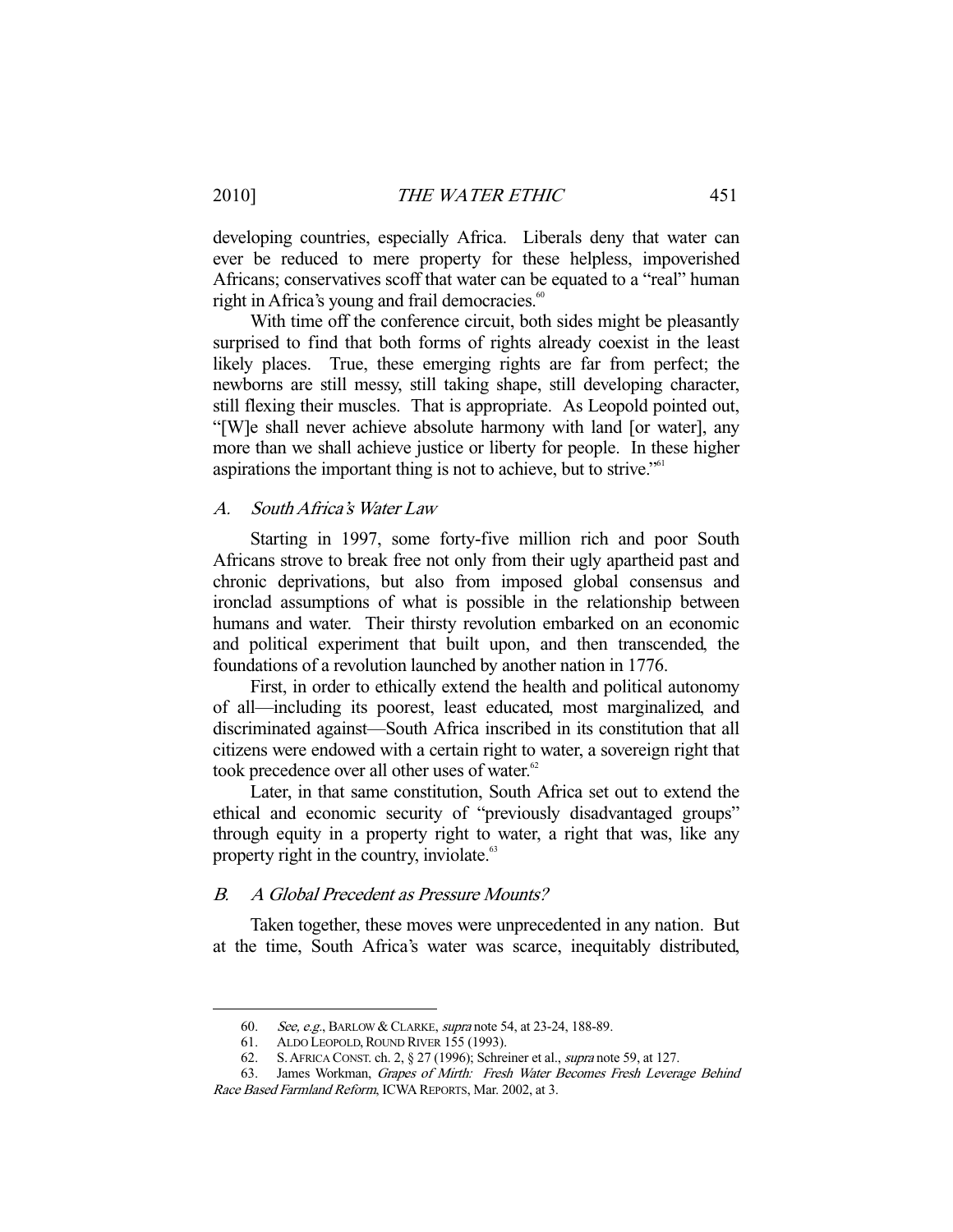contentious, and divisive—conditions that are starting to resemble much of the world, including the United States.

 In the last few years, water scarcity in the United States has reached unprecedented levels. Colorado River dams sat half empty, Idaho's overtapped aquifers spurred conflicts, Texas' Rio Grande could not reach the sea, and California's wildland firefighters ran dangerously short of water.<sup>64</sup> Even Seattle will have to make do with twenty-four million gallons per day less.<sup>65</sup> Nor was drought uniquely western. Nationwide, many rivers desiccated to record lows. The Great Lakes lowered seven inches below historic levels.<sup>66</sup> Southeast drought cut Tennessee Valley Authority hydropower in half, exposed Lake Okeechobee's bare bottom, dried \$787 million of Georgia's crops, and left Atlanta, America's fastestgrowing city, with sixty days of water.<sup>67</sup>

 Proud, patriotic, sovereign America has always been reluctant to take its cues from other countries. But it adapts and improves, tapping into its wellspring of ingenuity. As water scarcity continues to prove politically divisive and economically destructive, we might seek other precedents.

 Today in South Africa, poverty, water scarcity, democracy, and capitalism have all combined forces; not coincidentally, it is where the two independently defined rights concerning water arose under distinct or even opposing disciplines.<sup>68</sup> Water elsewhere was often dictated by an authoritarian state (for example, Egypt, Yemen), or plentiful enough that no economic conflict over access to it existed (for example, Canada, New Zealand).<sup>69</sup> Even those farmers, miners, and foragers who did fight over access to water created defined, if at times unwritten codes, to protect water property rights and reduce the risks of conflict (northern Chile,

<sup>64.</sup> Keith Schneider, U.S. Faces Era of Water Scarcity, CIRCLE OF BLUEWATER NEWS, July 9, 2009, http://www.circleofblue.org/waternews/2008/world/us-faces-era-of-water-scarcity/.

 <sup>65.</sup> Andre Meunier, Idaho Irrigation Districts Submit Water Plan in Aquifer Conflict, OR. ENVTL. NEWS, Mar. 13, 2007, http://www.oregonlive.com/environment/index.ssf/2009/03/idaho\_ irrigation\_districts\_sub.html; Jim Yardley, Water Rights War Rages on Faltering Rio Grande, N.Y. TIMES, Apr. 19, 2002, at A16.

 <sup>66.</sup> See Russ Harding, Mackinac Ctr. for Pub. Policy, Great Lakes' Water Levels Are Up: Must Be Global Cooling, http://www.mackinac.org/10726 (last visited Jan. 22, 2010).

 <sup>67.</sup> Patrick O'Driscoll, A Drought for the Ages, USATODAY, June 8, 2007, at 1A.

 <sup>68.</sup> David Neven et al., Small Farmer Organizations and Transformed Markets in Southern Africa 10 (staff paper), available at http://ageconsearch.umn.edu/bitstream/11568/1/sp 05-21.pdf.

 <sup>69.</sup> Tony Allan, Water Resources in Semi-Arid Regions: Real Deficits and Economically Invisible and Politically Silent Solutions, in HYDROPOLITICS IN THE DEVELOPING WORLD: A SOUTH AFRICAN PERSPECTIVE 23, 23-26 (Anthony Turton & Roland Henwood eds., 2002), available at http://www.internationalwaterlaw.org/bibliography/articles/hydropolitics\_book.pdf.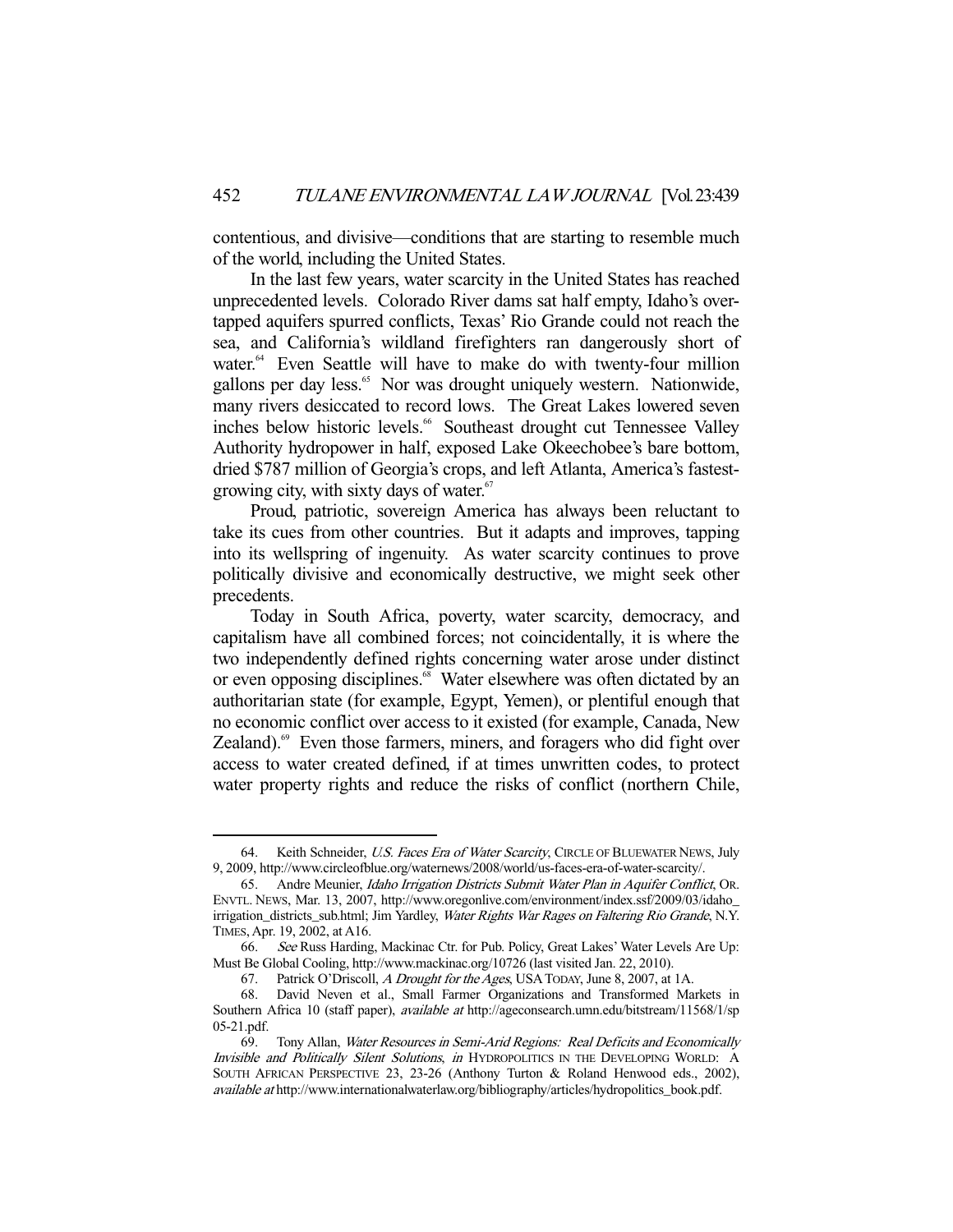eastern Australia, western United States).<sup>70</sup> In all cases, and in both disciplines, as Leopold wrote, "these are two definitions of one thing," the thing being: scarcity leads to competition, competition leads to conflict, conflict leads to rights. $71$ 

#### VII. THE SLOW BIRTH OF A NEW RIGHT

 As Leopold also noted, there is a lag time—sometimes quite long between the ethic and formalization of any code or belief:

The extension of ethics to this third element in human environment is, if I read the evidence correctly, an evolutionary possibility and an ecological necessity. It is the third step in a sequence. The first two have already been taken. Individual thinkers since the days of Ezekiel and Isaiah have asserted that the despoliation of land [and water] is not only inexpedient but wrong. Society, however, has not yet affirmed their belief.<sup>72</sup>

 Indeed, whether in Africa, Asia, Europe, Australia, or the Americas, there is a high degree of audacity in what the global Left and Right are each attempting to do from the top down: define and codify our evolving relationship with water in a very short time, as temperatures rise and supplies evaporate. It helps to explain why both sides have grown so radical, adamant, and intransigent. In seeking water as an evolutionary possibility and ecological necessity, they face challenges similar to colonial delegates, who sought to ascribe democracy, individual autonomy, and security of property to humans: the lack of explicit written precedent.<sup>73</sup>

## A. The Missing Language

 When asked, most people assume that that we clearly enjoy a right to water—at least enough water to survive. Yet curiously, despite its dominance in seventy-one percent of all our biological functions, its near-mythical status in human culture, and its expressed values at the core of every religion on earth, access to fresh water is not now, and has never been, regarded by the United States or the United Nations as a formal, explicit human right.<sup>74</sup> Nor, for that matter, has the use of fresh

<sup>70.</sup> Terry Anderson & Pamela Snyder, *Priming the Invisible Pump*, PROP. & ENV'T RES. CTR. POL'Y SERIES (Bozeman, Mt.), Feb. 1997, available at http://www.perc.org/articles/article 746.php.<br> $\frac{71}{72}$ .

Leopold, *supra* note 48, at 202.

<sup>72.</sup> *Id.* at 128.<br>73. GARRY WI GARRY WILLS, INVENTING AMERICA 213 (1978).

<sup>74.</sup> Stephen C. McCaffrey, The Human Right to Water, in FRESH WATER AND INTERNATIONAL ECONOMIC LAW (Edith Brown Weiss et al. eds., 2005).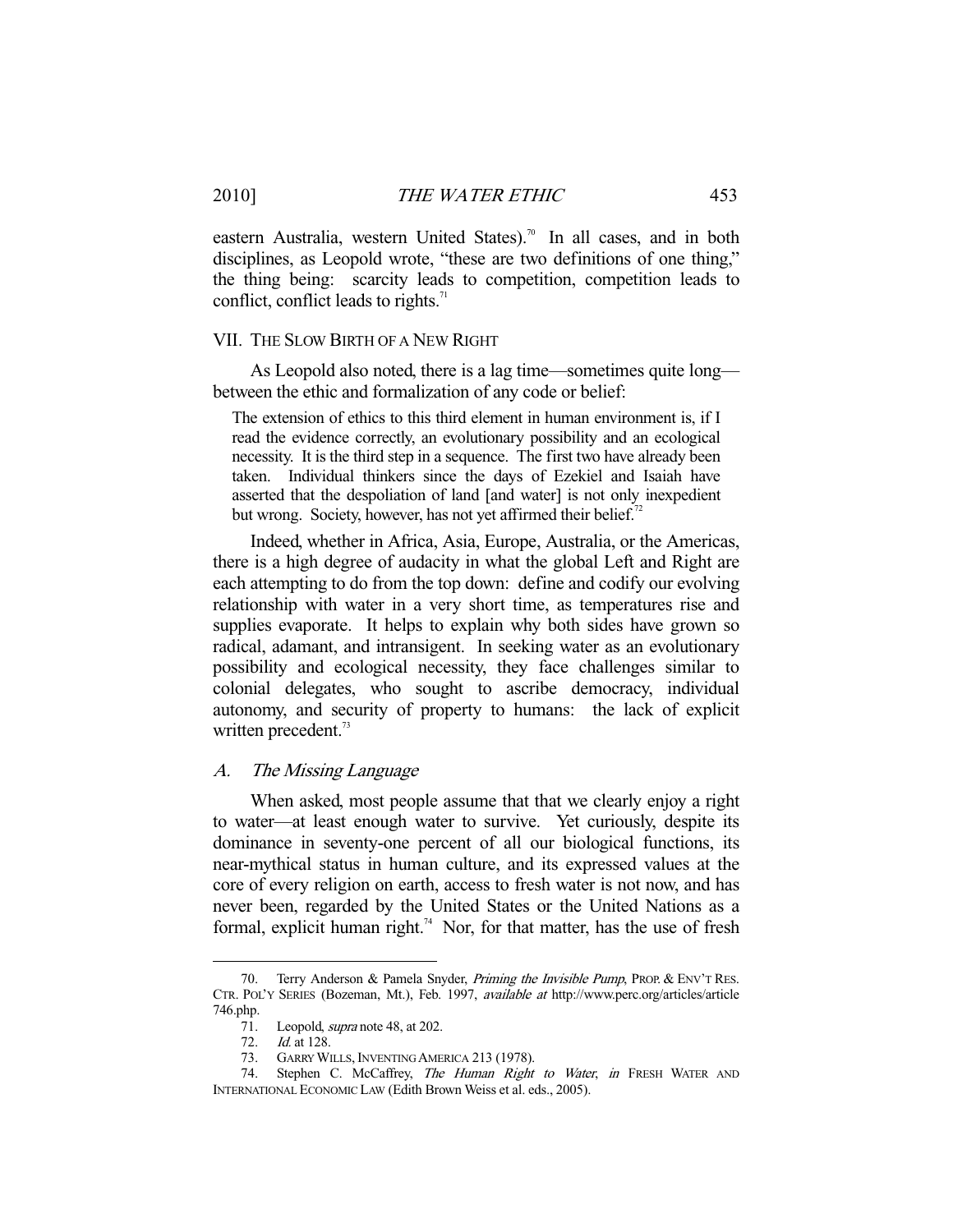water ever been parochially defined as a property or usufruct right until relatively recently—and even there, the legal definition is severely confined to very strict uses in narrow and shrinking economic sectors of stable arid regions, namely, irrigation agriculture in America's arid West, Chile, and Australia.<sup>75</sup> Until two decades ago, the concepts linking water to rights have remained excluded by political customs and legal institutions, both ancient and modern.<sup>76</sup>

 Of course, before Jefferson, "these truths" that all humans "are created equal, that they are endowed by their Creator with certain unalienable rights, that among these are Life, Liberty and the pursuit of Happiness," were likewise never held to be all that "self-evident."<sup>77</sup>

## B. Comparison with the Democratic Vote

 His elegant phrases about rights arose naturally from scarcity and conflict and gathered slowly over time and space until they burst forth in a dramatic confluence one warm July 4th in Philadelphia. His quintessentially American sentence gained its currency by affirming diverse streams of Western ethical thought. Ancient sources bubbled up like clear springs from the Roman philosopher Seneca.<sup>78</sup> They became a trickle under the Protestant Reformation leader, Martin Luther.<sup>79</sup> They grew into powerful Enlightenment Age tributaries through writings of Francis Hutcheson,<sup>80</sup> Thomas Hobbes, John Locke, and Jean-Jacques Rousseau.

 At first, the Declaration of Independence led to turbulent backflows; its compressed rapids were plugged, diverted, and excluded from flowing to a disenfranchised majority: landless poor, slaves, and females. But through conflict, Leopold's ethical sequence steadily

 <sup>75.</sup> Anderson & Snyder, supra note 70.

 <sup>76.</sup> According to research by David Zetland, the Philippines was the first country with a human right to water, in 1987; the Democratic Republic of the Congo was the most recent, last year. David Zetland, Water Rights and Human Rights: The Poor Will Not Need Our Charity if We Need Their Water, FORBES ASIA MAG., Apr. 12, 2010, http://www.forbes.com/global/2010/ 0412/companies-technology-human-rights-poverty-ecotech-water.html; David Zetland, Water Rights and Human Rights: The Poor Will Not Need Our Charity if We Need Their Water (Feb. 8, 2010) (unpublished manuscript, on file with author) [hereinafter Zetland, Water Rights and Human Rights].

 <sup>77.</sup> DECLARATION OF INDEPENDENCE para. 1 (U.S. 1776).

<sup>78.</sup> See generally 3 LUCIUS ANNAEUS SENECA, MORAL ESSAYS (John W. Basore trans., 1935).

<sup>79.</sup> See generally Martin Luther, Concerning Secular Authority, in INTERNATIONAL RELATIONS IN POLITICAL THOUGHT 204-12 (Chris Brown, Terry Nardin & Nicholas Renggar eds., 2002).

<sup>80.</sup> See generally FRANCIS HUTCHESON, A SYSTEM OF MORAL PHILOSOPHY 2261-62 (2005).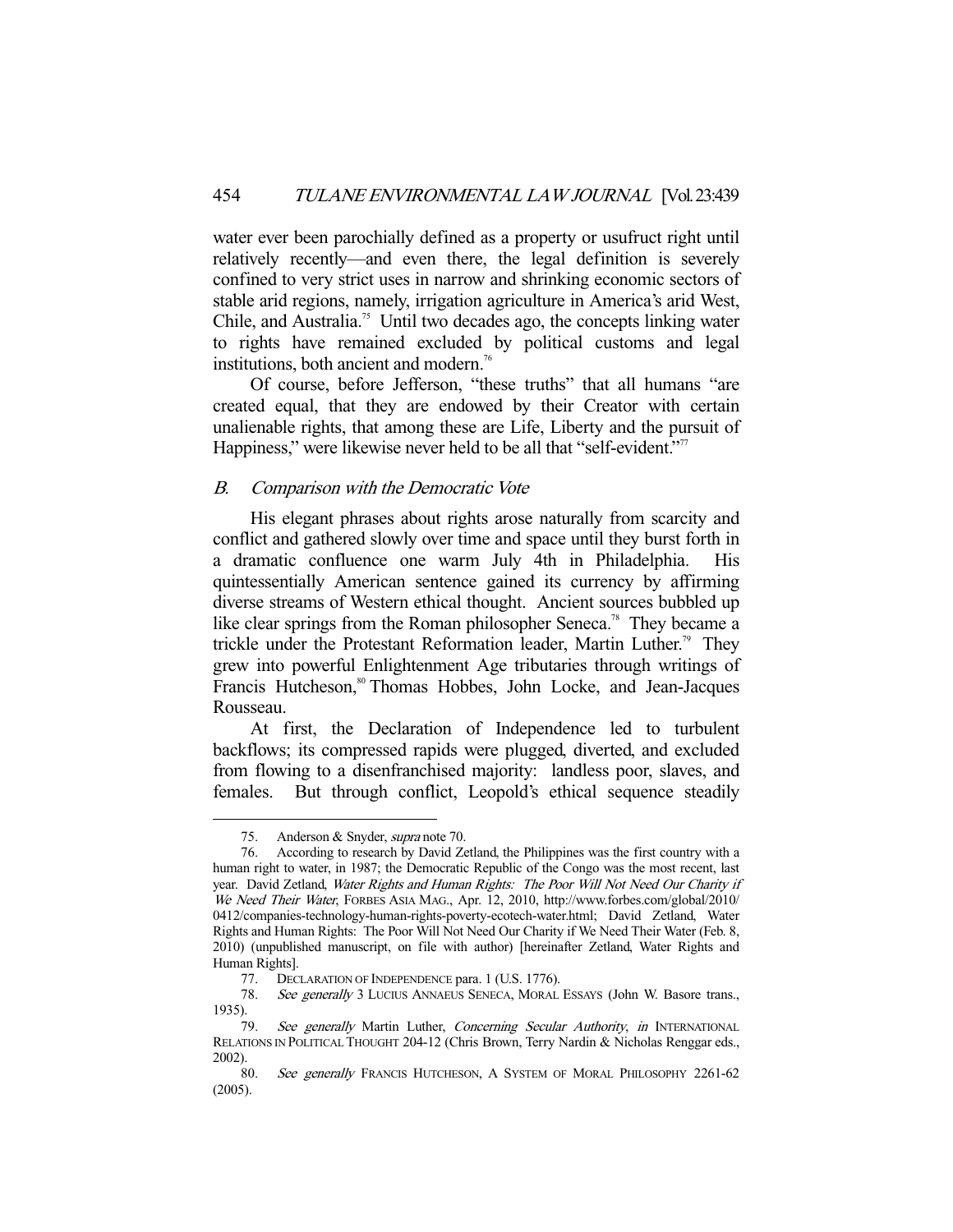expanded, gaining energy, momentum, and legitimacy through Jackson's broader democratic reforms, Lincoln's Emancipation Proclamation, and the equal rights and civil rights leadership of Susan B. Anthony and Martin Luther King, Jr. Now those words enshrined in our National Archives continue to stream like a relentless current through U.S. civics classrooms; they permeate city council meetings; they gush through legislative debates; they course through our domestic and foreign policies; they overflow beyond America's borders to inspire and shape the lives, liberties, and the pursuits of happiness by humankind throughout the world.

 Unfortunately for our strained metaphor, water itself does not. Yet a similar transcending force, going by the name of God, nature, creator, or more scientifically, climate change, is bringing about the conditional contractions in which a right to water can at last be born.

#### VIII. THE INESCAPABLE THIRST

 Over time, Earth's per capita availability of water has diminished substantially.<sup>81</sup> More humans today compete for worse and less water than ever in history.<sup>82</sup> Our individual "share" of freshwater has inexorably shrunk.

 In the United States, where drinking from taps has been taken for granted for decades, the average American in fact can potentially access only a minute fraction of the healthy, stable fresh waters than he or she could have back in  $1776$ .<sup>83</sup> This is largely due to national population growth exploding from two million, when Jefferson put pen to parchment, to three hundred million in today's digital age. Had nothing changed, each citizen would enjoy 150 times less water per capita than our founding fathers. Should nothing change from 1950 to 2025, water availability per capita in developing countries will decline eighty percent; in developed countries, like the United States, the next generation will have access to less than half the fresh water of its predecessors.<sup>84</sup>

## A. Rising Pressure for Reform

 In reality, much has changed. Demands on water increase with affluence; a wealthier world has become a thirstier world. Our total use

 <sup>81.</sup> HUMAN DEV. REPORT OFFICE, BEYOND SCARCITY: POWER, POVERTY AND THE GLOBAL WATER CRISIS, at v (2006), available at http://hdr.undp.org/en/media/HDRO6-complete.pdf.

 <sup>82.</sup> Id.

<sup>83.</sup> See Schneider, supra note 64.

 <sup>84.</sup> Id.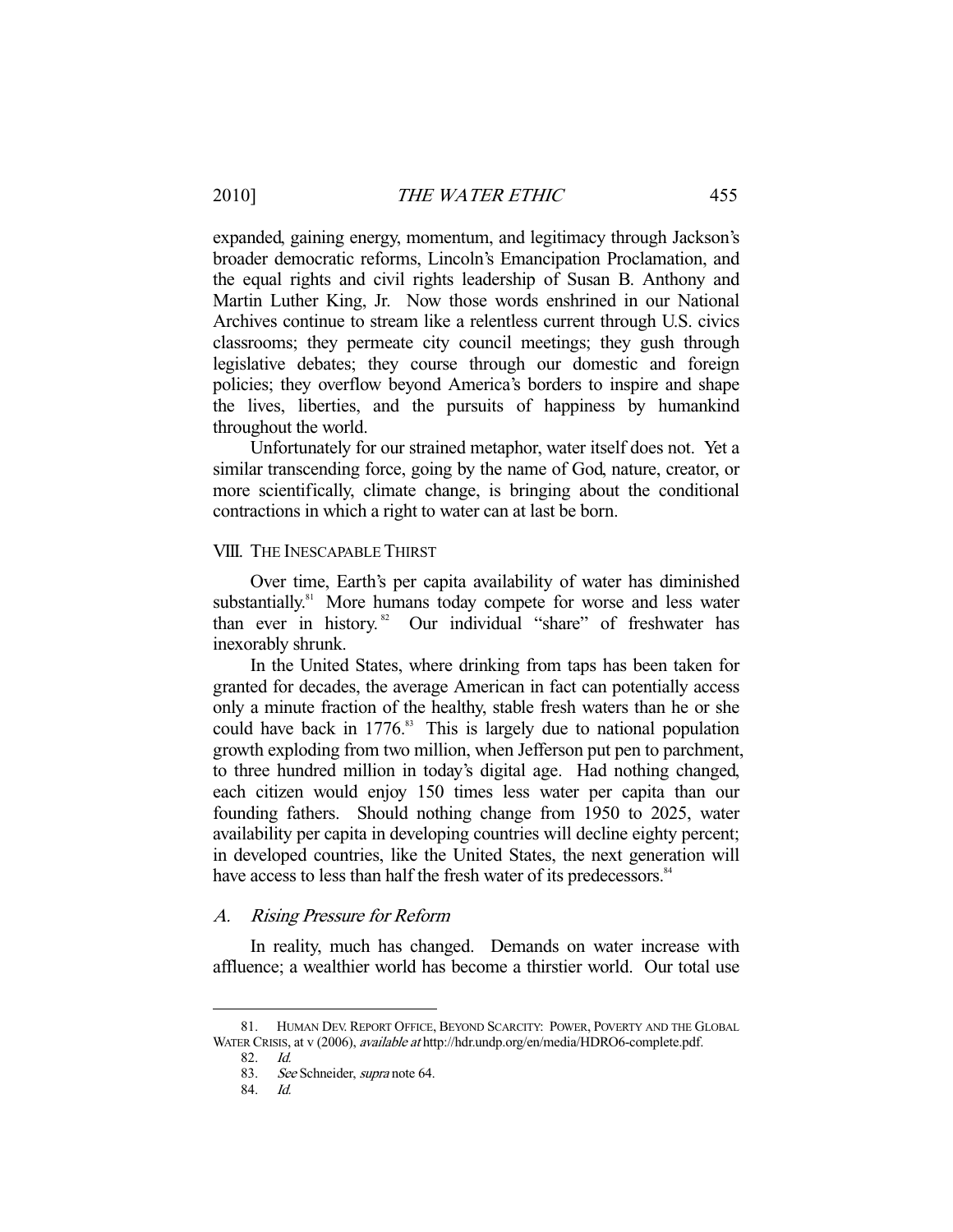of fresh water has quadrupled since 1940.<sup>85</sup> In the twentieth century, the average per capita consumption doubled from one thousand to two thousand liters per day.<sup>86</sup> Precipitation does not fall evenly upon the land; the rain in Spain fell so rarely on the plain that rivers flowed at one-third of their normal rate and reservoirs reach only one-fifth of their normal capacity.87 Humans now consume one-fifth of the water that comes from rain or snow, leaving less for nature.<sup>88</sup> We unsustainably mine groundwater at 160 cubic kilometers annually.<sup>89</sup> Water access grows increasingly inequitable. Populations rise quickly. Water can rise in value above the poor's ability to pay.<sup>90</sup> The earth is warming, and as Australia discovered, even where rains increase, water evaporates faster.<sup>91</sup> Meanwhile, too many billions of people have no secure and healthy access. The lack of clean water kills two children every minute.<sup>92</sup>

 The aforementioned litany could be easily dismissed as just more gloom and doom, more liberal green alarmism, to be debunked by conservative economists or dispassionate statisticians such as Bjørn Lomborg.<sup>93</sup> Except these stories are related by conservative scholars as well. When the most conservative, scrupulously documented, marketfriendly water optimists predict that mounting scarcities and stresses mean "tension over water will make up yet another element in a potentially explosive cocktail of international conflicts of interest," it would seem prudent to offer a pragmatic solution.<sup>94</sup>

## B. Who Manages Whose Water?

 Disappointingly, the best these sources could do was to argue that past "lack of proper water management" meant "we have sufficient water, but we need to manage it better."<sup>95</sup> Well, yes. But that is true of anything humans value. Substitute for water all that depends upon it—life, liberty,

 <sup>85.</sup> BJØRN LOMBORG,THE SKEPTICAL ENVIRONMENTALIST 149 (1998).

 <sup>86.</sup> Id. at 151.

<sup>87.</sup> The Great Desiccation: Drought in South-Western Europe, ECONOMIST, July 23, 2005, at 47, 47-48.

 <sup>88.</sup> MILLENNIUM ECOSYSTEM ASSESSMENT, ECOSYSTEMS AND HUMAN WELL-BEING: POLICY RESPONSES 236-39 (2005); HUMAN DEV. REPORT OFFICE, supra note 81, at 146.

<sup>89.</sup> LOMBORG, *supra* note 85, at 157.

<sup>90.</sup> Drying Up and Flooding Out, ECONOMIST, May 12, 2007, at 49, 49.

<sup>91.</sup> Liquid Assets: Where To Look for Sensible Water Policies, ECONOMIST, July 19, 2003 (special section), at 13, 14-15.

<sup>92.</sup> LOMBORG, *supra* note 85, at 152.

<sup>93.</sup> See generally id. at 149-58.

<sup>94.</sup> *Id.* at 156.

<sup>95.</sup> Id. at 157 (emphasis added).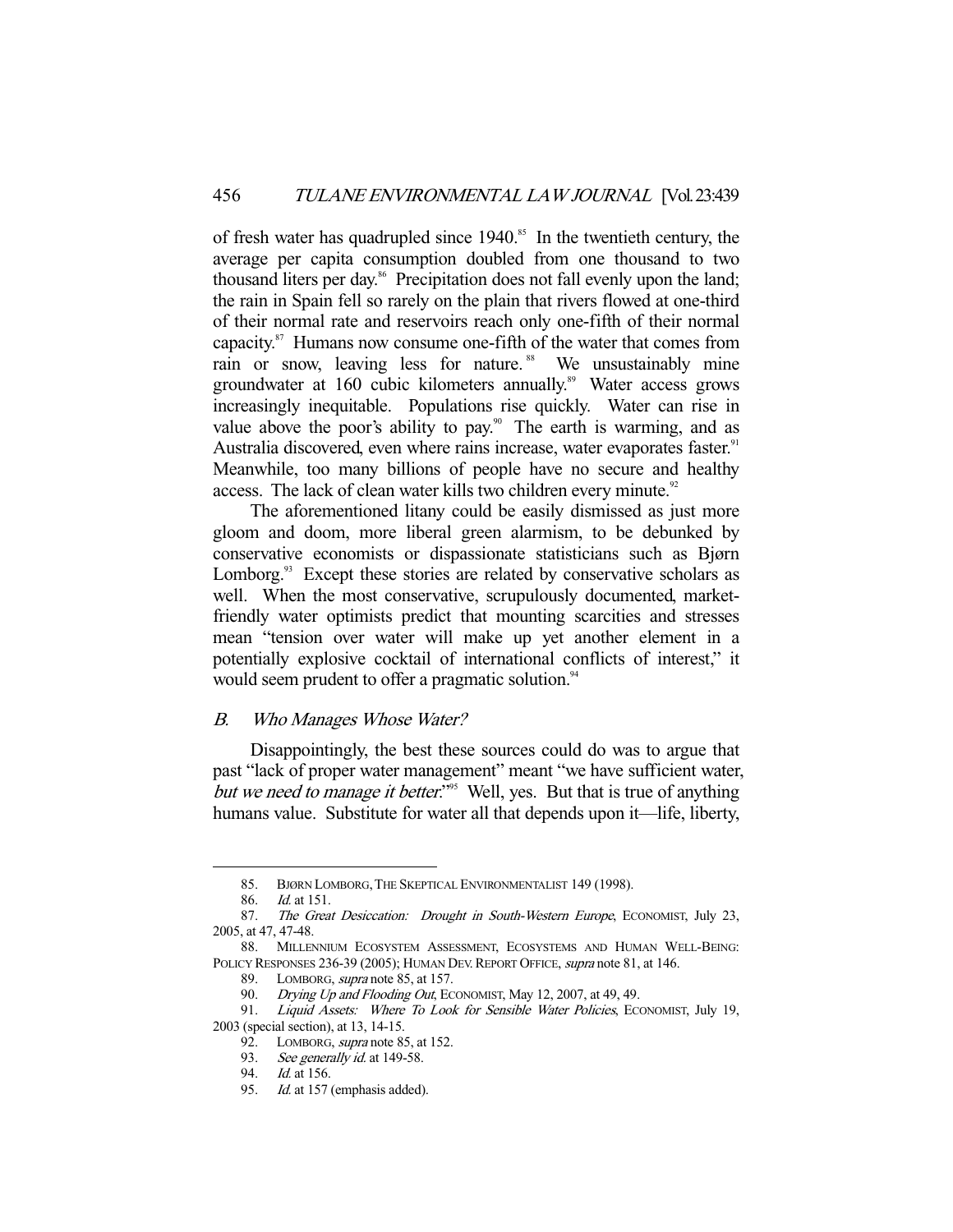food, health, money, or power—and the utility of such advice quickly vaporizes under the globally rising heat.

## IX. THE VIEW FROM THE LEFT BANK

 Into this political vacuum stormed the global Left: urgent, purselipped, self-righteous, filled with fierce indignation, and waving the bloody shirt of martyrs to their cause. They seized the moral high ground with surprisingly little resistance. Their agenda was provided by Maude Barlow and Tony Clarke's *Blue Gold*, Jeffrey Rothfelders *Every* Drop for Sale, and most recently, Alan Snitow and Deborah Kaufman's documentary (and now book), Thirst.<sup>96</sup>

#### A. Making a Manifesto

 While the economists prevaricated, the Left wrote and signed a manifesto that specified steps, timetables, and networks. $\frac{97}{100}$  Two of its leaders were kind enough to draft the first "Treaty Initiative," which was "unanimously endorsed by the 800 delegates from 35 countries" to accompany demands on behalf of all the world's citizens, including, presumably, you.<sup>98</sup>

 The Left's view borrows Jeffersonian language, sprinkled with biblical authority. Their argument essentially reduces to: Never mind your cost-benefit equations, Washington Consensus, competition-driven incentives, technological innovation, and so-called marketplace efficiencies from Economics 101. As the essential element without which no living thing can exist, fresh water is not an exploitable resource. It is not a private good. It is not an exchangeable commodity. It is an intrinsic social and environmental necessity, owned by all living species as a collective responsibility that cannot be priced and must be exempt from any export or trade across local, state or national borders. "It cannot be sold by any institution, government, individual, or corporation for profit."<sup>99</sup>

 In response, the powers that be yawned and went about their business. Markets grew. Industrial research and development expanded. The World Trade Organization shrugged. The World Bank flicked them

<sup>96.</sup> See BARLOW & CLARKE, supra note 54; JEFFREY ROTHFELDERS, EVERY DROP FOR SALE (2001); SNITOW ET AL., supra note 7.

<sup>97.</sup> BARLOW & CLARKE, *supra* note 54, at xviii.

 <sup>98.</sup> Id.

 <sup>99.</sup> Id.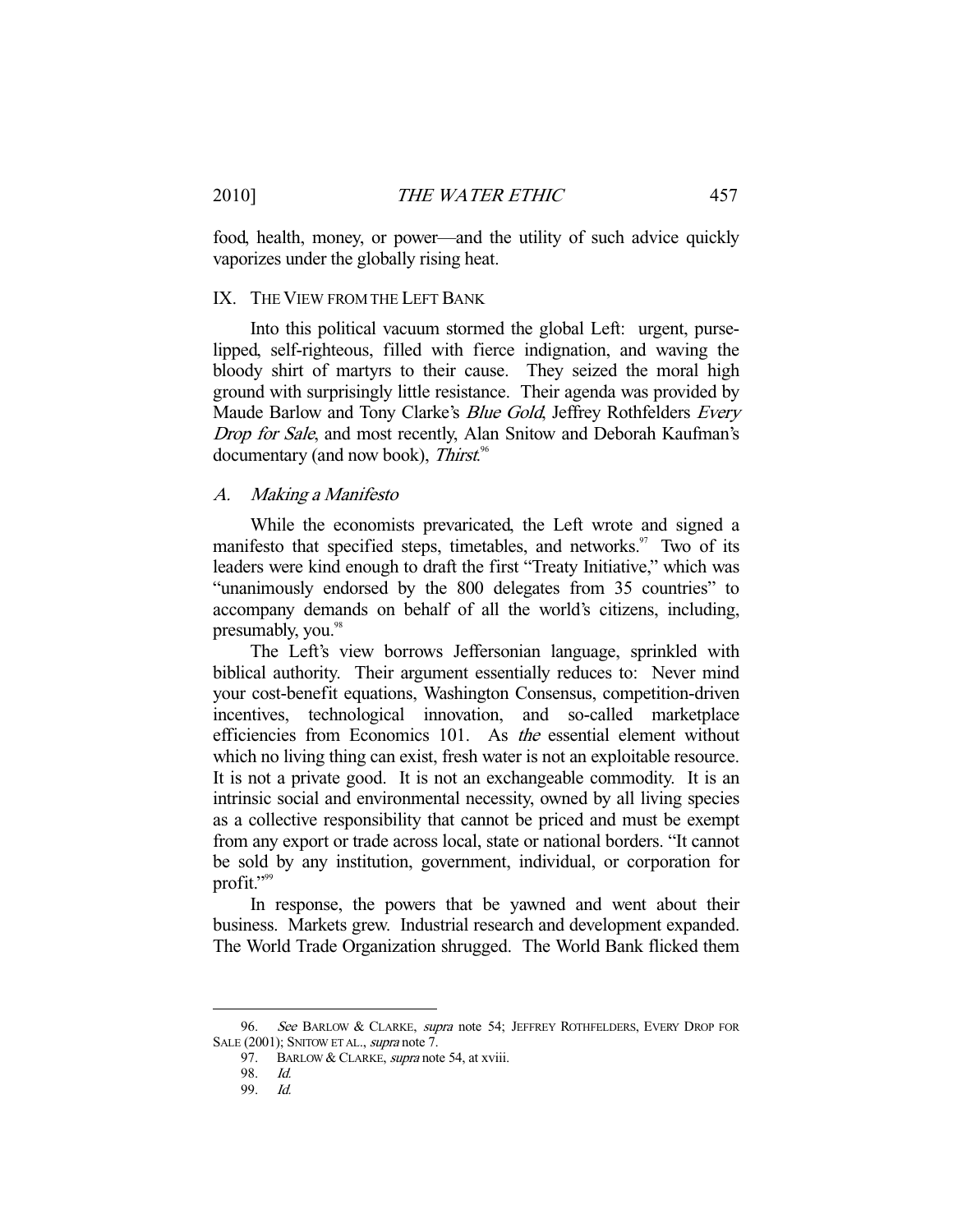aside. The media ignored their pronouncements. And legislators and diplomats were focused on other matters, like wars on terror.

 But inaction did not defuse water tensions or make the Left go away. To the contrary, events continued to cry out for some resolution. In the Middle East, suicide bombers blew themselves and innocents up, while demanding equal access to West Bank aquifers.<sup>100</sup> In Iraq, the U.S. military destroyed enemy water supply plants in Baghdad, and then failed to rebuild them on time, turning civilians against them.<sup>101</sup> In Afghanistan, British forces struggled to hold back the Taliban from blowing up a new water supply dam being financed by the U.S. taxpayer.<sup>102</sup> China, already holding most of the U.S. Treasury bonds but lacking water for hundreds of millions, warned that it was entering what its leaders ominously called a precarious "Dry Age."<sup>103</sup>

 Piling onto existing scarcities after years spent railing against any commodification or privatization of water, liberal social activists borrowed pages from Gandhi, Martin Luther King, Jr., and Gloria Steinem, and began to provoke confrontations over water. In 2000, they chased Bechtel out of Cochabamba, Bolivia.<sup>104</sup> In 2002, they made water executives flee a suburb of Johannesburg, South Africa.<sup>105</sup> In 2004, they stopped Coca-Cola from abstracting water from Kerala, India.<sup>106</sup> Soon, campaigns hit closer to home. In 2005, a French village took back public control of its water from the corporate water giant, Suez. $107$  The Left scored similar triumphs against the water barons, most spectacularly, in

<sup>100.</sup> Jim Giles, Water and the Wall, 425 NATURE 435, 445 (Oct. 2, 2003), available at http://www.nature.com/nature/journal/v425/n6957/pdf/42544a.pdf.

<sup>101.</sup> Thomas J. Nagy, The Secret Behind the Sanctions: How the U.S. Intentionally Destroyed Iraq's Water Supply, PROGRESSIVE, Sept. 2001, http://www.commandreams.org/ views01/0808-07.htm.

<sup>102.</sup> Saeed Ali Achakzai, Hundreds of Taliban Massing To Attack Dam, REUTERS, Feb. 12, 2007, http://www.reuters.com/article/idUSSP235102.

<sup>103.</sup> Mark Townsend & Paul Harris, *Disaster Looms*, MAIL & GUARDIAN ONLINE (S. Afr.), Feb. 27, 2004, http://www.mg.co.za/article/2004-02-27-disaster-looms; Jehangir Pocha, China's Water Supply in Danger of Drying Up: With New River Diversion Project, Government Hopes To Avoid Disaster, S.F. CHRON., Sept. 5, 2004, http://articles/sfgate.com/2004-09-05/news/ 17444027\_1\_water\_resources-china-institute-world-bank.

<sup>104.</sup> William Finnegan, Leasing the Rain, NEW YORKER, Apr. 8, 2002, at 43, available at http://www.newyorker.com/archive/2002/04/08/020408fa\_FACT1; SNITOW ET AL., supra note 7, at 16.

<sup>105.</sup> Alexandru R. Savulescu, Johannesburg Struggles To Supply Water and Sanitation, ENV'T NEWS SERV., Sept. 2, 2002, http://www.ens-newswire.com/ens/sep2002/2002-09-02-03.asp.

<sup>106.</sup> Karl Flecker, Coca-Kerala: The Real Thing Hits Kerala, India, CANADIAN PERSPECTIVES, 2004, http://www.canadians.org (follow "Publications" hyperlink; click on "Canadian Perspectives"; click on "2004"; then "Coca-Kerala: The Real Think Hits Kerala, India").

 <sup>107.</sup> SNITOW ET AL., supra note 7, at 208-09.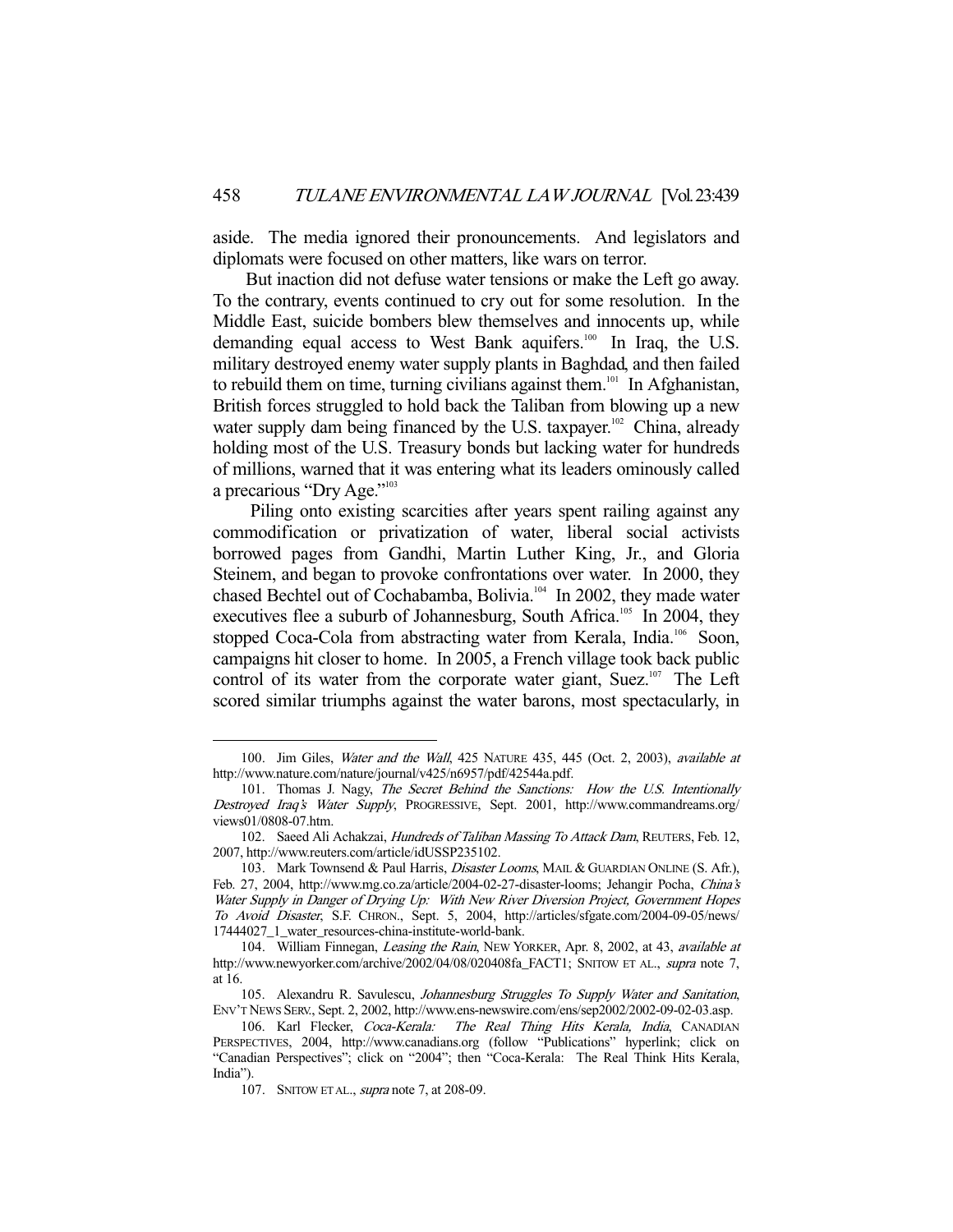Stockton, California, where citizens rose up to overturn a \$600 million municipal water utility privatization contract with the foreign-based multinational, OMI-Thames.<sup>108</sup>

#### B. Eyes on the Prize

 Emboldened by early victories, and assuming a global following of millions of angry activists, the Left closed in on the prize. The selfproclaimed Global Water Movement began to call on countries like the United States and organizations like the United Nations to add, correct, or make explicit a few words that their founders "accidentally" neglected. 109 Peasant women from the Mexican countryside, social activists from America, and French intellectuals alike joined forces.<sup>110</sup> They demanded formal recognition of a natural right they claimed was imbedded in human beings, yet was overlooked by signatories of the Declaration of Independence in 1776 and later by authors of the Universal Declaration of Human Rights in 1948.

 They insisted on equal public access to rivers, lakes, and aquifers. They required an equal share of clean, publicly owned water to meet each human being's basic needs to drink, wash, and bathe. Where was all this leading? At the industry-dominated Fourth World Water Forum in Mexico City, 20,000 participants from 148 countries agreed in a statement that government, not companies, should take the lead to secure universal access to fresh water.<sup>111</sup> Yet the Left saw this as defeat because, they said, the declaration failed to adopt stronger language instructing governments and international organizations to invest in all humans "the fundamental and inalienable right to water."<sup>112</sup>

 Objections to adoption of a human right usually come from socialists in Russia, Myanmar, China, or Cuba. Not this time. The most adamant resistance to a human right to water came from conservatives in the United States.

 <sup>108.</sup> Id. at 44.

 <sup>109.</sup> Id. at 207.

<sup>110.</sup> *Id.* at 207-10.

 <sup>111.</sup> Local Government Declaration on Water, United Cities and Local Governments Committee on the Local Management of Water and Sanitation, art. 3 (Mar. 21, 2006), http:// www.worldwaterforum5.org/fileadmin/wwc/world\_water\_forum/wwf4/declarations/local\_Autho rities\_Declaration\_english.pdf.

 <sup>112.</sup> Blue Planet Project, The Treaty Initiative To Share and Protect the Global Water Commons, http://www.blueplanetproject.net/documents/A\_Plan\_of\_Action\_01.pdf (last visited Jan. 22, 2010).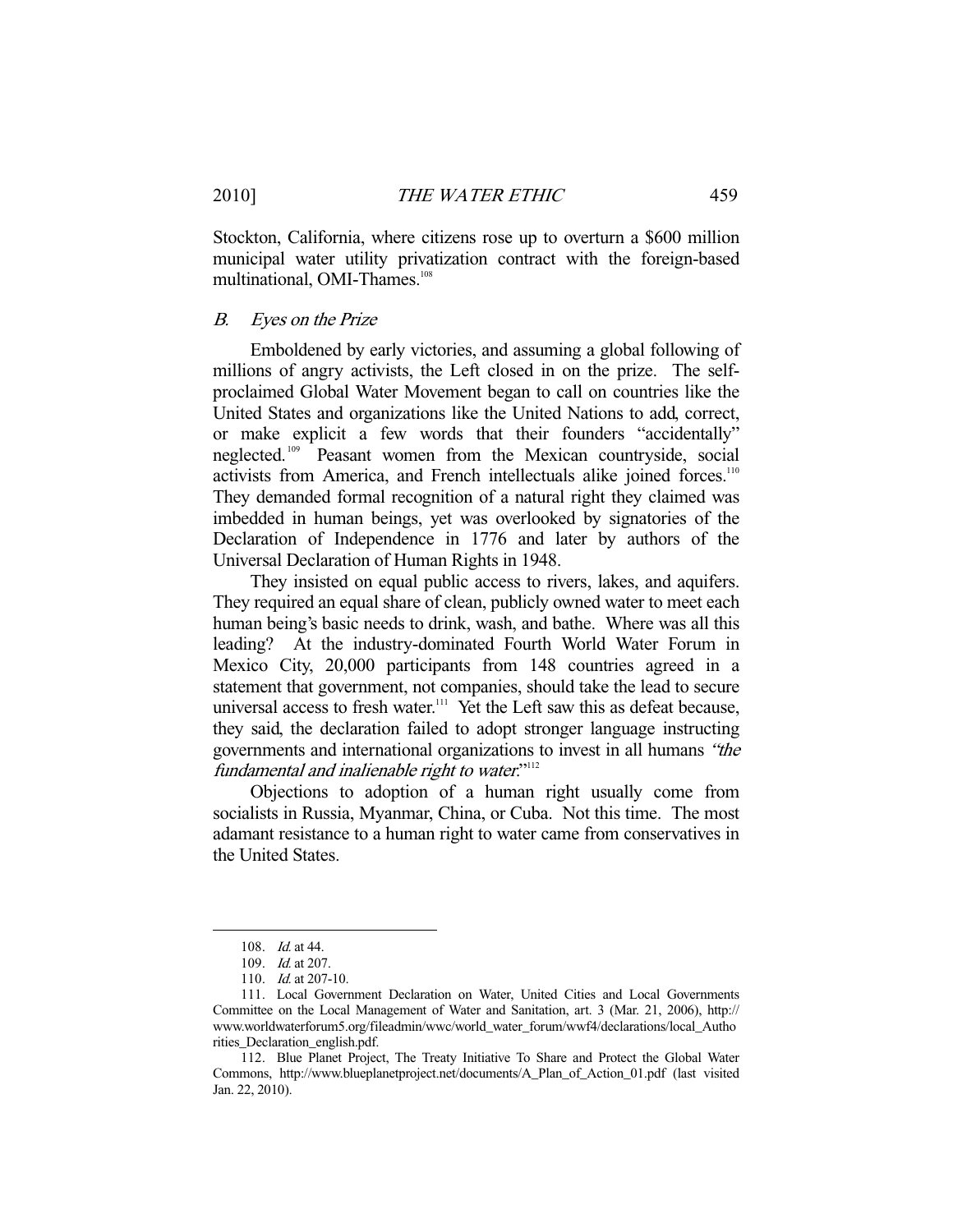#### X. THE VIEW FROM THE RIGHT BANK

 Blindsided by vociferous momentum from the Left, one would assume that the Right Bank might be shrinking in retreat. To some extent it is. Leaders of the World Bank, United Nations, and World Water Council left the Forum licking their wounds. In Stockton, California, the formerly pro-privatization newspaper and even some politicians reversed their stands while routing OMI-Thames out the door.<sup>113</sup> Water multinationals largely withdrew from Latin America. Rheinisch-Westfälisches Elektrizitätswerk (RWE) announced that it would not go where it was not welcome.<sup>114</sup> A leading water investment analyst, Debra Coy, warned that "aggressive opposition has clearly had a chilling effect" on water privatization efforts.<sup>115</sup> But the Right remained quietly confident, and for good reason.

 Internationally, the Washington Consensus thrives. The World Bank does not explicitly "force" developing countries to privatize water use that is, sell infrastructure assets, tender concessions, or award management contracts to private companies.<sup>116</sup> According to its spokesman, "[I]t never has."<sup>117</sup> But as the only moneybags in any given banana republic, it hardly needs to. Since the 1990s, in order "to establish incentives for private sector development," the Bank simply requires privatization as a precondition to receiving loans or grants.<sup>118</sup> The percentage of water loans requiring privatization increased from nine percent to eighty-one percent in less than a decade.<sup>119</sup> China remains a prime privatization target. $120$ 

## A. Legal Weight

 Legally, the Right exclusively holds an extensive and century-old body of legal jurisprudence, providing substantial precedent to back up its definition of water as a property right. Moreover, this property right to water was not handed down from above. It was not a charitable gift from a benevolent government. It emerged out of fierce conflicts over water use between competing mining, agricultural, and ranching claims

<sup>113.</sup> Alan Snitow & Deborah Kaufman, Taking Back Our Water, USA TODAY, Aug. 21, 2007, at A12.

<sup>114.</sup> SNITOW ET AL., supra note 7, at 196.

 <sup>115.</sup> Id.

<sup>116.</sup> Promoting Privatization, supra note 7.

 <sup>117.</sup> Id.

 <sup>118.</sup> Id.

 <sup>119.</sup> Id.

 <sup>120.</sup> JUBILEE S.-ASIA PAC. MOVEMENT ON DEBT & DEV., WATER PRIVATIZATION IN THE ASIA PACIFIC REGION 3, 7-8 (2005), http://www.jubileesouth.org/upload1/water\_lo.pdf.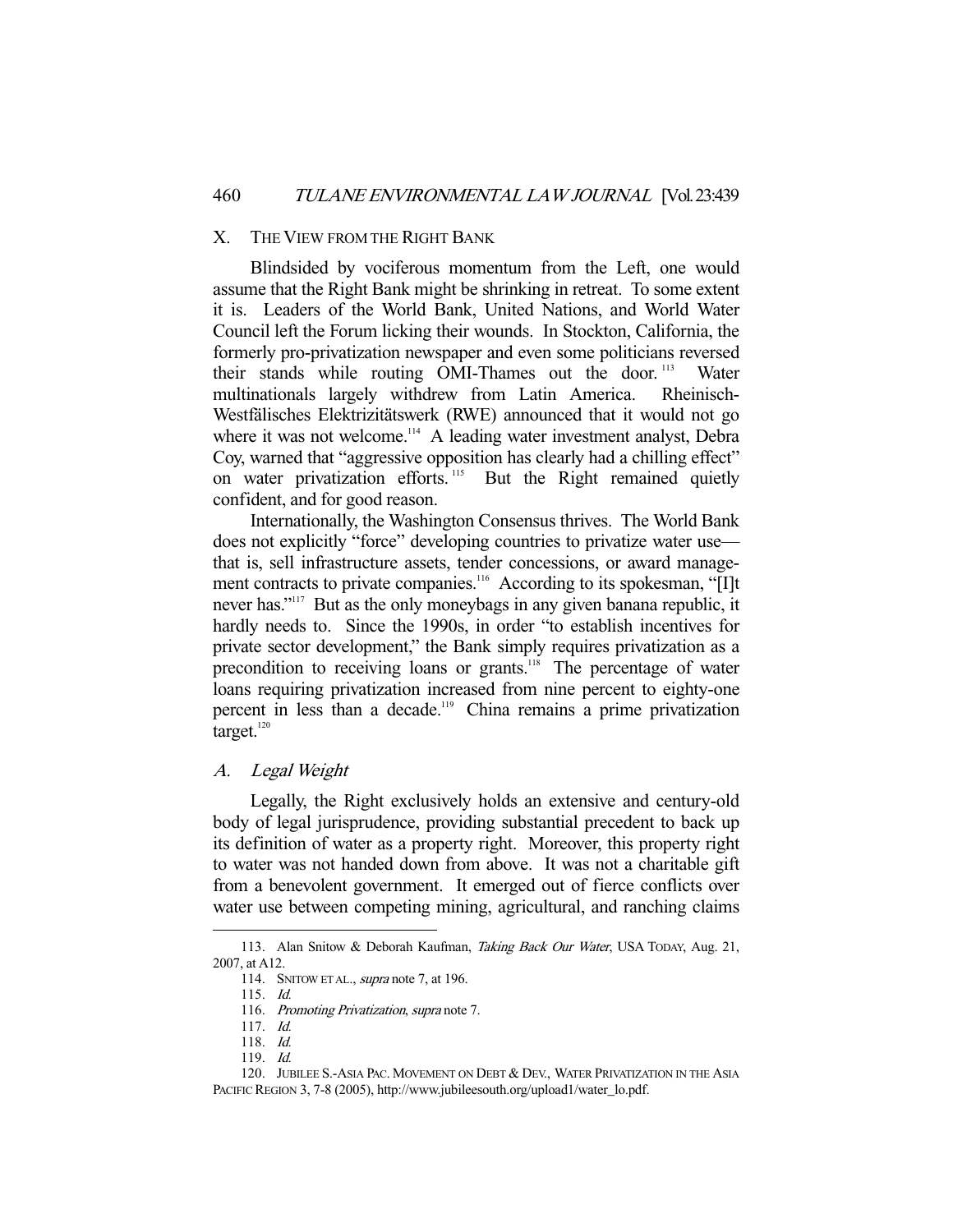in arid regions that ranged from eleven western states to Chile and Australia.<sup>121</sup>

 Intellectually, the Right retains a great deal of energy and vibrancy. Though it does claim to offer emotionally resonant environmental and social benefits, the Right is driven mainly by rational discourse dating back to the Enlightenment and resting on the twin pillars of John Locke and Adam Smith. Its precepts boil down to this: all humans are by nature calculating primates; we seek to acquire any resource which is both useful to us and scarce; we reduce risk of conflict by defining valued resources as property; we develop government to protect life, liberty, and property as part of our inherent self. Moreover, they claim that by freely trading our defined and protected property as an asset, we can simultaneously increase personal well-being, allocate scarce resources efficiently, expand economic opportunities, create incentives for technological innovation, secure the general welfare, and enrich civilization. Their argument has changed little in two centuries. The only modification, and it is a big one, is that the scarce and valued resources used to be land, iron, oil, labor, or diamonds. Now the scarce and valued resource is water.<sup>122</sup>

#### B. Economic and Political Clout

 Economically, the right continues to quietly and absolutely grow its market share, reap profits, and reinvest some dividends in new technology. Suez, Bechtel, Vivendi, and RWE dominate the \$800 billion water services market, operating in hundreds of countries where they enjoy profitable confidence in their concession rights.<sup>123</sup> Coca-Cola, Pepsi, and Nestlé all compete in the global private bottled water market, which has soared to at least \$22 billion in the last two decades.<sup>124</sup> Water securities and stocks have expanded in value, number, and complexity. In the West, farmers, ranchers, cities, and charitable foundations continue to escalate trade in water rights. T. Boone Pickens and the Bass Brothers quietly seized opportunities that Mulholland would have envied.<sup>125</sup> Online private enterprises like WaterBank.com, iAqua.com, and WaterRightsMarket.com indicate that private sector players not only

 <sup>121.</sup> Anderson & Snyder, supra note 70, at 191-93.

 <sup>122.</sup> For discussions surrounding Adam Smith's famous Diamond and Water paradox, see James Salzman, Is It Safe To Drink the Water?, 19 DUKE ENVTL. L. & POL'Y F. 1 (2008).

<sup>123.</sup> BARLOW & CLARKE, *supra* note 54, at 105-06.

 <sup>124.</sup> Id. at 142-43.

<sup>125.</sup> GLENNON, *supra* note 19, at 96-97; Berfield, *supra* note 32, at 40.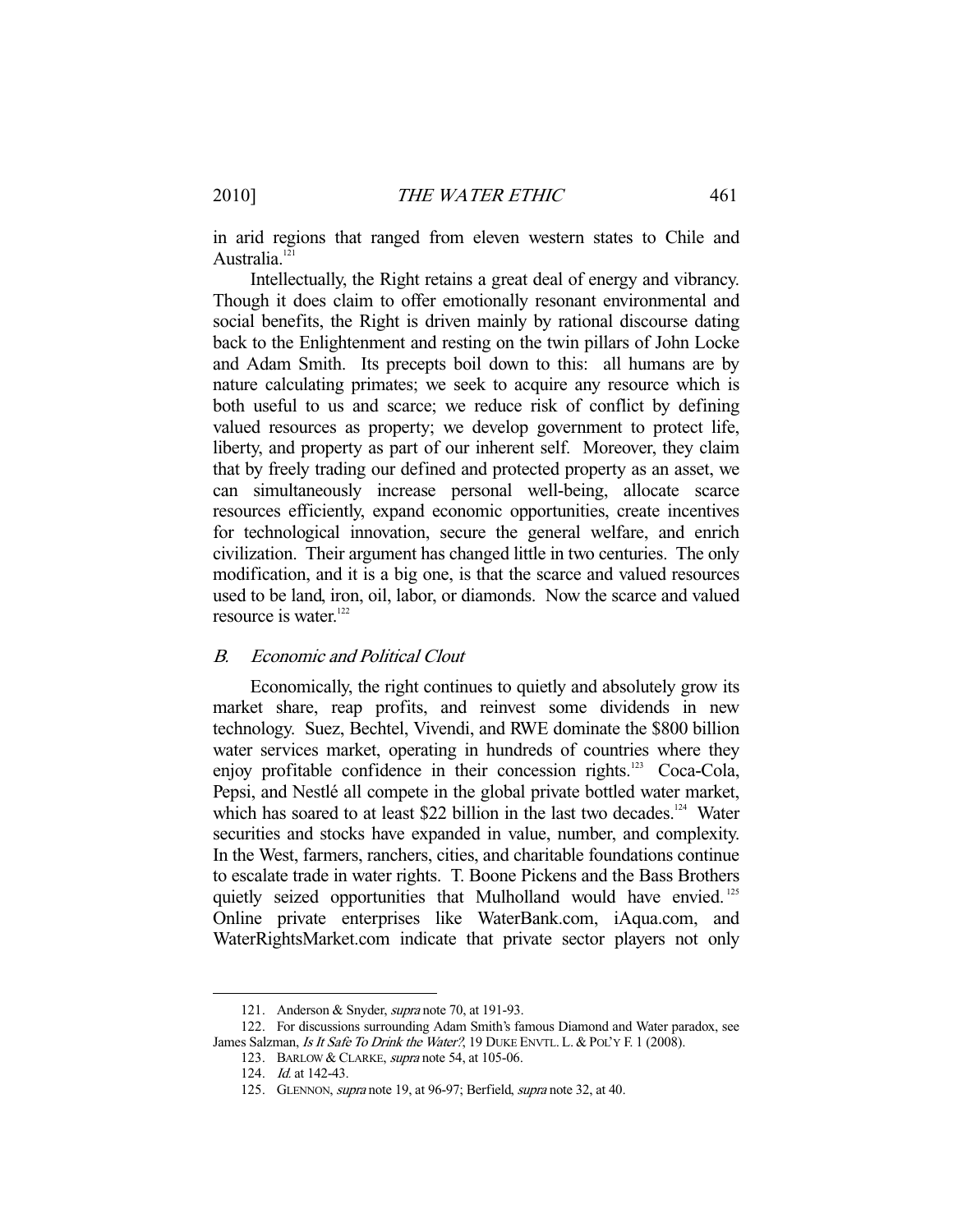support clearly defining water as a property right, but further insist that governments enforce this right.<sup>126</sup>

 Politically, this economic clout has been flexed in national and global assemblies whenever competing versions of water rights arise. The White House intervened on behalf of upholding farmers' water property rights on the Klamath over those of tribal salmon fisheries.<sup>127</sup> The World Water Forum's organizers blocked any reference whatsoever to the final declaration to water as a human right, claiming that doing so would create certain legal obligations and guarantees under international treaties.<sup>128</sup> Those in power also feel that a human right to water could expose governments to lawsuits and widespread accusations of human rights violations for failing to provide clean water. Some felt that it would end all attempts at responsible cost recovery by forcing nations to supply an unlimited amount of fresh water for free, bankrupting governments and utilities. At national levels, most governments continue to cut public spending on aging water infrastructure, thus increasing dependence on private innovation and investments to take up the slack.<sup>129</sup>

 After losing immediate battles, the Right is taking a long-term view. As pressures increase and scarcities in water and public funds mount, time may be on its side. It still possesses most water by use and access. Possession is nine-tenths of the law, at least until any new law defines it otherwise.

## XI. LOGICAL EROSION OF RIVAL BANKS

 That question of possession and ownership returns us full circle to the bitter political stalemate over precisely how any legally binding property right or human right to water can and should be worded. Having heard the strengths of each side, let us further explore key weaknesses and caveats in both.

## A. Local Water Privatizers

The Left warns against so-called *commodification*. It is rather facile to paint a picture of foreign corporate conglomerates sneaking in our backyards, coming to steal our water. But the Left fails to concede that in the literal and figurative backwaters of Africa, India, and Latin

<sup>126.</sup> See BARLOW & CLARKE, supra note 54, at 106.

<sup>127.</sup> Jo Becker & Barton Gellman, Leaving No Tracks, WASH. POST, June 27, 2007, at A01.

<sup>128.</sup> SNITOW ET AL., *supra* note 7, at 207.

 <sup>129.</sup> Id. at 231.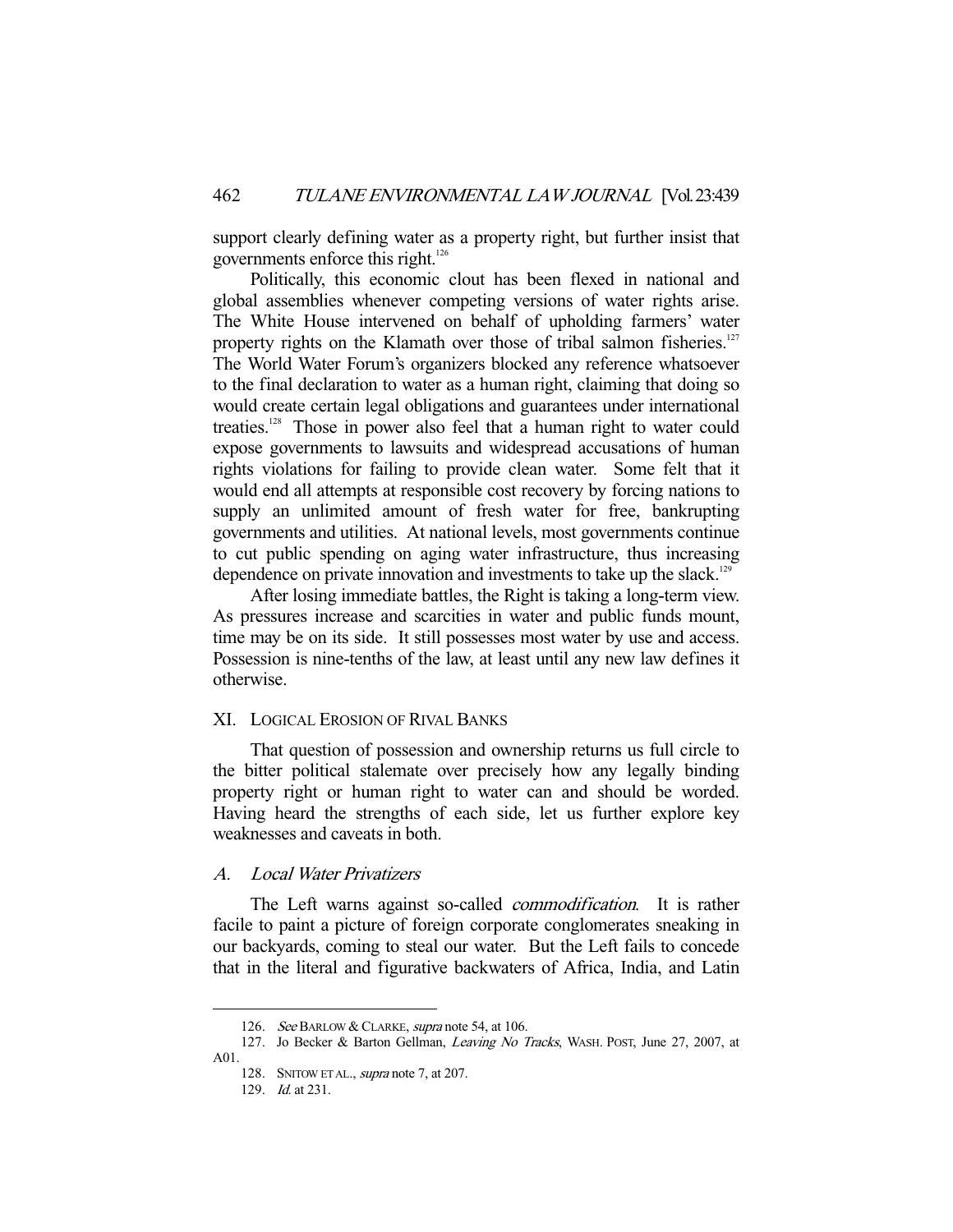## 2010] THE WATER ETHIC 463

America, for billions of poor, the profit-seeking, stream-sucking, aquiferdepleting greed-head is not a foreign corporate entity like RWE, Suez, or Bechtel. The water businessman is in fact their neighbor.<sup>130</sup> Millions of black-market water vendors ply the urban slums, dirt roads, and rural pathways of the Third World, selling water from trucks and wheelbarrows in a thriving open market; they do so not by government decree or design, but by default.<sup>131</sup> This vast and deep black market would lend support to the Right in terms that it is efficient and free and relies on decentralized entrepreneurs. It argues for the primordial force of markets in which water inescapably holds economic value.

#### B. Hidden Costs of Water Trading

 Conversely, the Right tends to overlook economic water's potential inequity and *opportunity costs*. The poor pay cash or barter to the water vendors, yes, but they do so quite literally out the nose. Payment here borders on extortion. The poor fork over more than one-quarter of their income and regularly pay up to twelve times more for water than affluent urban elites.<sup>132</sup> They pay more, and receive less quality water; their health suffers accordingly, spreading disease, stifling jobs, and suppressing economic growth. $<sup>1</sup>$ </sup>

## C. Monopoly Weaknesses

 If government brought about this situation by incompetence, does this reinforce the argument for *privatizing* services and viewing water as an exclusive property right? Not based on the empirical evidence of history. The Right tends to ignore that America has already experimented with private water services in the past, and that these efforts have all too often failed.<sup>134</sup> As firms went bankrupt, the public had to pick up the tab.<sup>135</sup> Firms failed for two reasons.

 First, the water sector at early stages had many of the characteristics of a *natural monopoly*.<sup>136</sup> Without regulation to protect the public interest

 <sup>130.</sup> WATKINS ET AL., supra note 39, at 19-20.

 <sup>131.</sup> Id.

 <sup>132.</sup> Id.

 <sup>133.</sup> Id.

<sup>134.</sup> Alan Snitow & Deborah Kaufman, The New Corporate Threat to Our Water Supply, ALTERNET.ORG, Oct. 6, 2008, http://www.alternet.org/water/101177/the\_new\_corporate\_threat\_ to\_our\_water\_supplies/.

 <sup>135.</sup> Id.

 <sup>136.</sup> Econ. & Soc. Dev. Dep't, Food & Agric. Org. of the United Nations, The State of Food and Agriculture 1993, § II, http://www.fao.org/docrep/003/TO800E/t0800eOb.htm (last visited Apr. 11, 2010).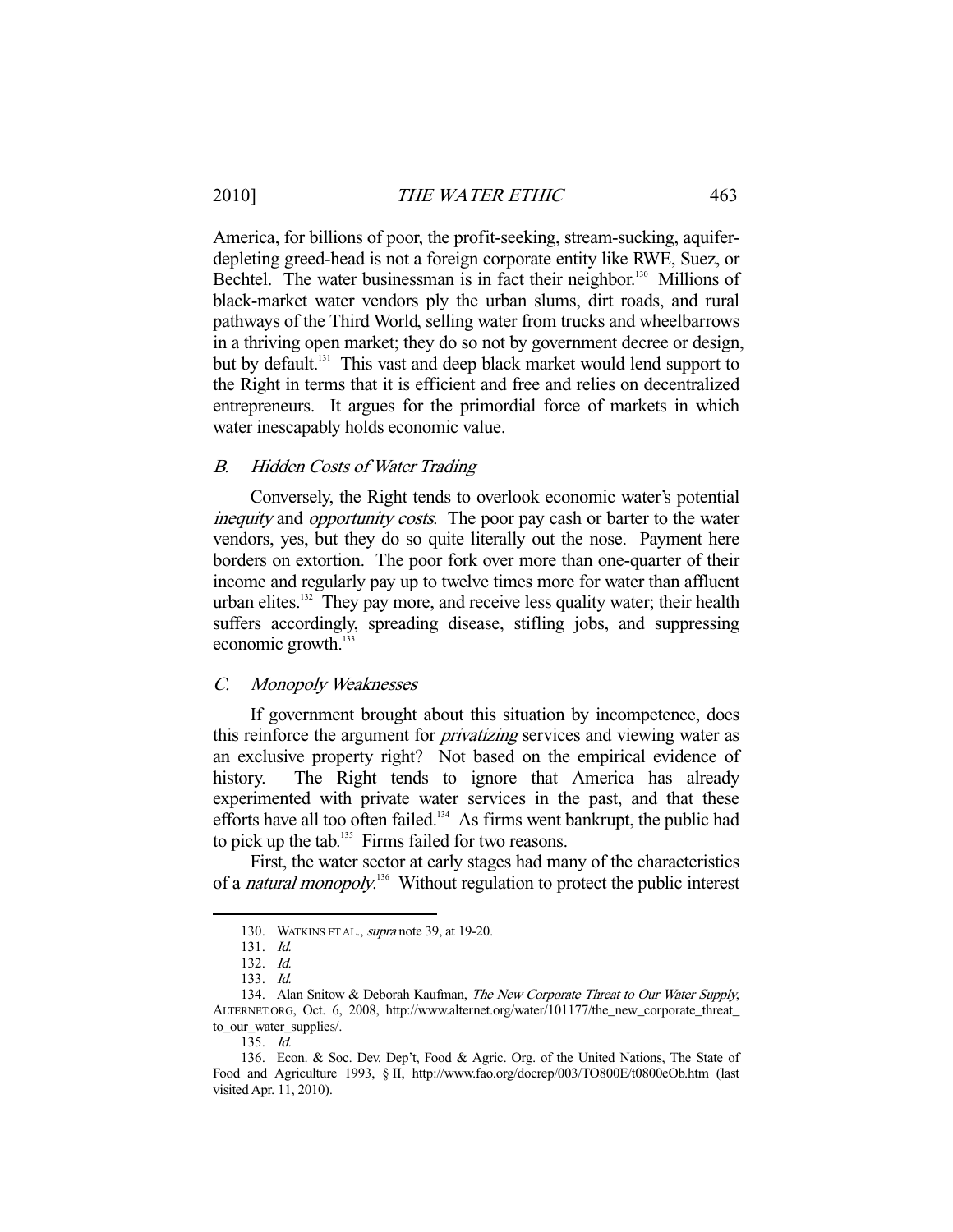through intrusive rules on pricing and investment, there are dangers of monopolistic abuse.<sup>137</sup> These dangers, which ranged from withholding water during a fire to artificially setting prices under exclusive noncompete forty-year contracts, date back to the inception of America, when Aaron Burr and Alexander Hamilton (business partners before they were duelists) formed the corrupt Manhattan Water Company, which later became Chase Manhattan Bank.<sup>138</sup>

Second, the private sector *lacks financial incentives* to service the poor. In any market for water, private firms tend to focus on highgrading their efforts demographically wherever they can maximize return on investments.139 Failing that, a firm has incentives to cut investment in services, such as treating water, before delivery. In countries with high levels of poverty, private companies end up relying heavily on public subsidies for extended access. $140$  A century ago, most U.S. water systems were private, but failed to serve the poor,<sup>141</sup> so cities bought them out and ran them under public ownership. These were the primary reasons that even leading business figures at the World Water Forum did not support handing local water authorities over to private corporations.<sup>142</sup>

## D. New Technology

 The Left's neo-Malthusian argument overlooks the ways in which technological innovation is starting to break up any natural water monopoly. Groundwater pumping, processing, storing, and transporting water have all undergone revolutionary changes in recent decades, due to market incentives for entrepreneurs. Borehole drilling, using solar and wind pumps, desalinizing by reverse osmosis, storing in plastic containers, and rainwater harvesting have all triggered decentralized approaches that can potentially offer better services to more people at

 <sup>137.</sup> JAMES G. WORKMAN, HEART OF DRYNESS: HOW THE LAST BUSHMEN CAN HELP US ENDURE THE COMING AGE OF PERMANENT DROUGHT 179-90 (2009).

 <sup>138.</sup> GERALD T. KOEPPEL,WATER FOR GOTHAM: A HISTORY 72-86 (2000).

 <sup>139.</sup> PETER H. GLEICK, GARY WOLFF, ELIZABETH L. CHALECKI AND RACHEL REYES, THE NEW ECONOMY OF WATER: THE RISKS AND BENEFITS OF GLOBALIZATION AND PRIVATIZATION OF FRESH WATER, at iii, 6 (2002), available at http://www.pacinst.org/reports/new\_economcy\_of\_ water/new\_economy\_of\_water.pdf.

 <sup>140.</sup> Id.

 <sup>141.</sup> Jon Luoma, The Water Thieves, ECOLOGIST, Jan. 3, 2004, at 34; Bill Marsden, Cholera and the Age of the Water Barons, WATER BARONS (Ctr. for Pub. Integrity, Wash. D.C.), Feb. 3, 2003, http://projects.publicintegrity.org/water/report.aspx?aid=44.

<sup>142.</sup> Mark Stevenson, Governments Must Take Lead in Providing Safe Drinking Water, Forum Concludes, ASSOCIATED PRESS, Mar. 23, 2006.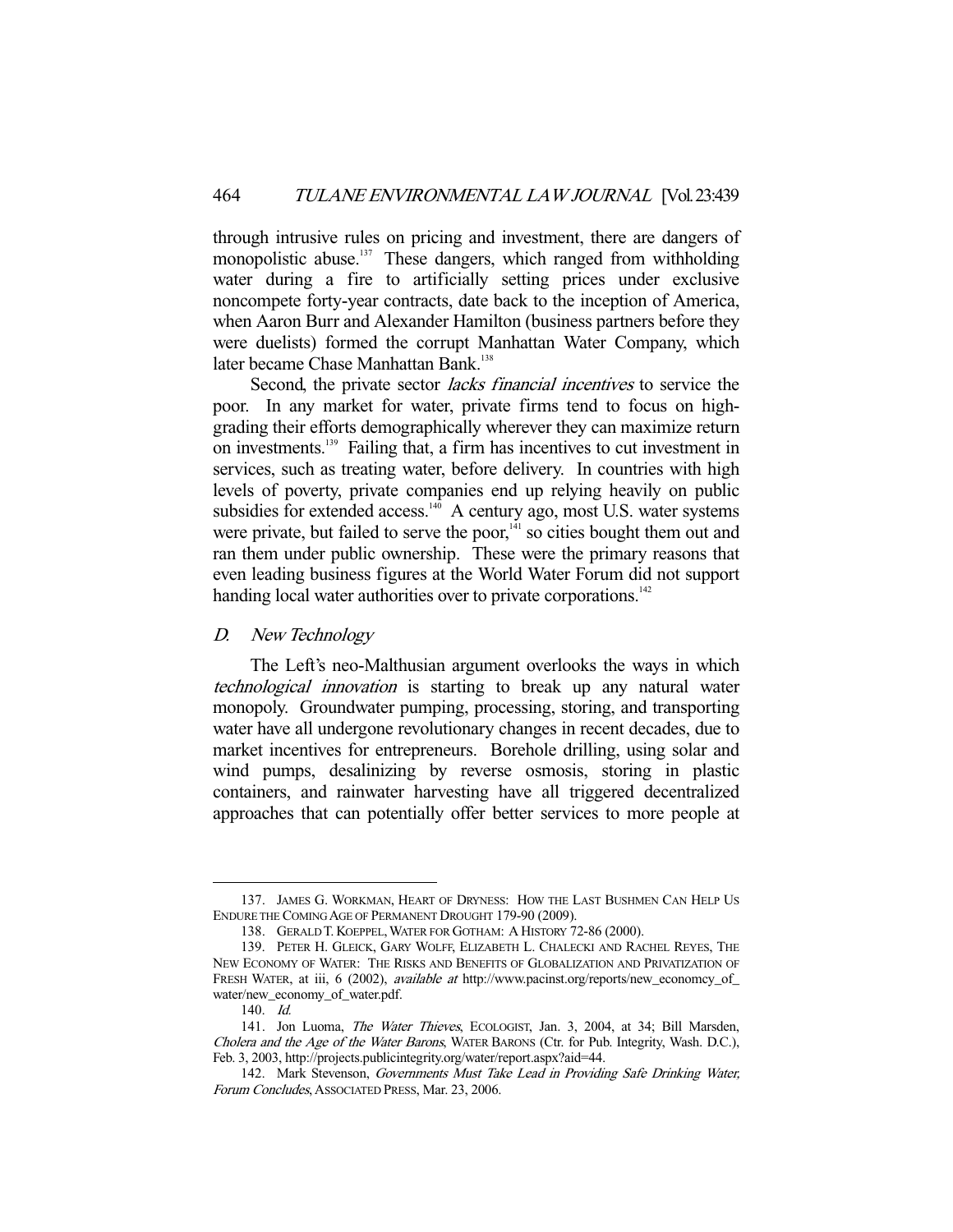lower prices.<sup>143</sup> Of course, these improvements depend on the widest possible open competition within and between public and private providers.144 Arguably, it makes no more sense to hand one lone public utility a thirty-year concession than it does to grant monopoly protection to a single corporation: both may stifle incentives to improve services or respond to competition.

#### E. Water Remains Unique

Conversely, the Right overlooks how water is a *fugitive* finite resource that resists control. It cannot be depleted through conversion like oil. It does not stay in one place like land. It cannot be replicated like a patented widget, a song, or a book.<sup>145</sup> Because water's natural quantity and quality in any one place change over time—sometimes over a course of minutes—any law enforcement must adapt quickly. Often, water property rights have proven unable to adapt to dynamic rivers. In the American West, most rivers have been over-allocated. That means that people had more water property rights than the rivers and groundwater contained, even in wet years.<sup>146</sup> In dry years, junior and upstream holders of water rights lost out. In all seasons, agricultural water rights deprived growing cities, other states, industries, and ecosystems of the water they needed to survive, creating much of the friction we see today. In short, if water as a right is held only by a narrow, marginally productive agrarian aristocracy, it grows brittle and vulnerable. It cannot adapt. This is one reason a permanent drought led Australia to take over public control of water. $147$ 

## F. Water Markets Not Always Free or Equitable

The Right has a mixed record in *voluntarily* bringing efficiently traded property rights to water. That right emerged historically, out of competing claims, to reduce risks from conflict. But as time changed, the rights hardened. When claimants were no longer the most efficient, wealthy, or productive users of the water, their right did not become easily "fungible" or transferable for efficiency gains. Also, while a

 <sup>143.</sup> INT'L RIVERS, SPREADING THE WATER WEALTH: MAKING WATER INFRASTRUCTURE WORK FOR THE POOR (2006).

 <sup>144.</sup> Franklin M. Fisher, Annette Huber-Lee, Sustainability, Efficient Management, and Conflict Resolution in Water (unpublished manuscript, on file with author).

<sup>145.</sup> Anthony Turton, Water Wars, 2 AFR. DIALOGUE MONOGRAPH SERIES 65, 65-105 (2001).

 <sup>146.</sup> GLEICK, supra note 17, at 138.

<sup>147.</sup> The Big Dry: Australia's Water Shortage, ECONOMIST, Apr. 28, 2007, at 81, 81-84.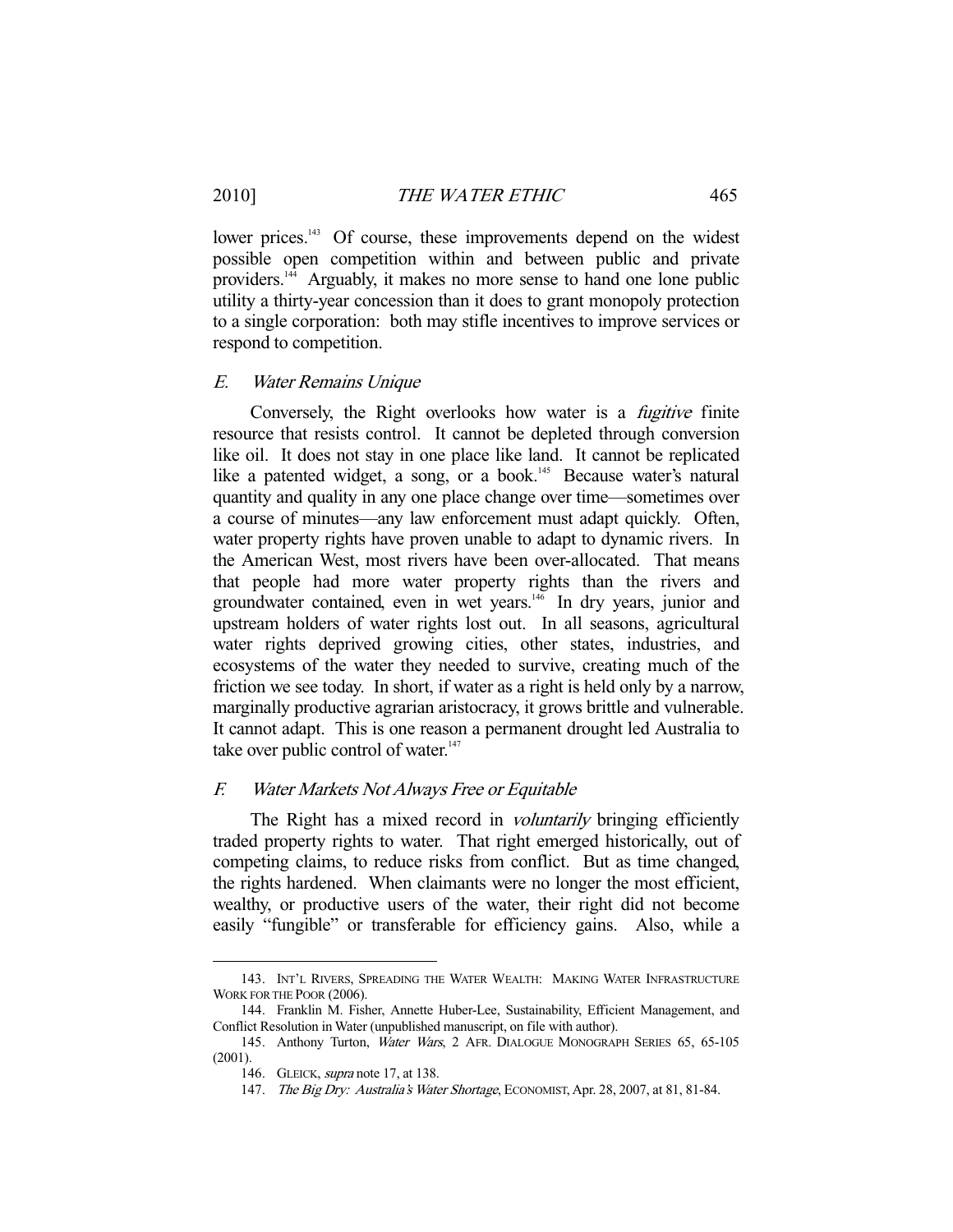market orientation may allow sales of water, many holders of the water right prove reluctant to sell; for them, water use represents a way of life and a connection to their community that some find hard to surrender at any price. $148$ 

There is also a *qualitative* issue. With most property rights—a mattress, a house, a pearl necklace—change of ownership does not change the property itself.<sup>149</sup> With water, both change immediately and radically; Owens Valley farm or fishery water converts into Los Angeles tap water, and goes into lawns, or sewerage.

## G. Missing Details of a Human Right

 Finally, the Left tends to downplay, or offer vague reassurances about how a human right to water would affect *liability*, *quantity*, *cost*, and conveyance. Longtime pragmatic water experts analyzing water as a human right, such as Peter Gleick, claim that an explicit right to water would not expose governments to lawsuits.<sup>150</sup> Nor, he believes, would a right to water "imply a right to an unlimited amount of water. Resource limitations, ecological constraints, and economic and political factors limit water availability and human use."<sup>151</sup>

 Both claims appear to be based largely on shaky and wishful thinking; human rights are always and invariably used to bring accountability to governments and responsibility to private institutions; that is the whole point of enshrining rights in law. Also, a human right is pure and absolute; we do not limit free speech to a certain vocabulary, or freedom of religion to seven creeds maximum and no more.

 None of these weaknesses and caveats is insoluble; none of their barriers to a right to water is insurmountable. Given finite constraints on time, money, and above all natural resources, how much water would parties agree is necessary to satisfy a human right to water? "Enough solely to sustain a life? Enough to grow all food sufficient to sustain a life? Enough to maintain a certain economic standard of living?"<sup>152</sup>

<sup>148.</sup> Brian Haisman, Impacts of Water Rights Reform in Australia, in WATER RIGHTS REFORM: LESSONS FOR INSTITUTIONAL DESIGN 113, 123-26 (2005), available at http://www.bvsde. paho.org/bvsacd/cd47/raustralia.pdf.

 <sup>149.</sup> HERNANDO DE SOTO,THE MYSTERY OF CAPITAL 157 (2000).

<sup>150.</sup> Peter Gleick, The Human Right to Water, 1 WATER POL'Y 487, 499-500 (1999).

 <sup>151.</sup> Id. at 494-95.

 <sup>152.</sup> Id.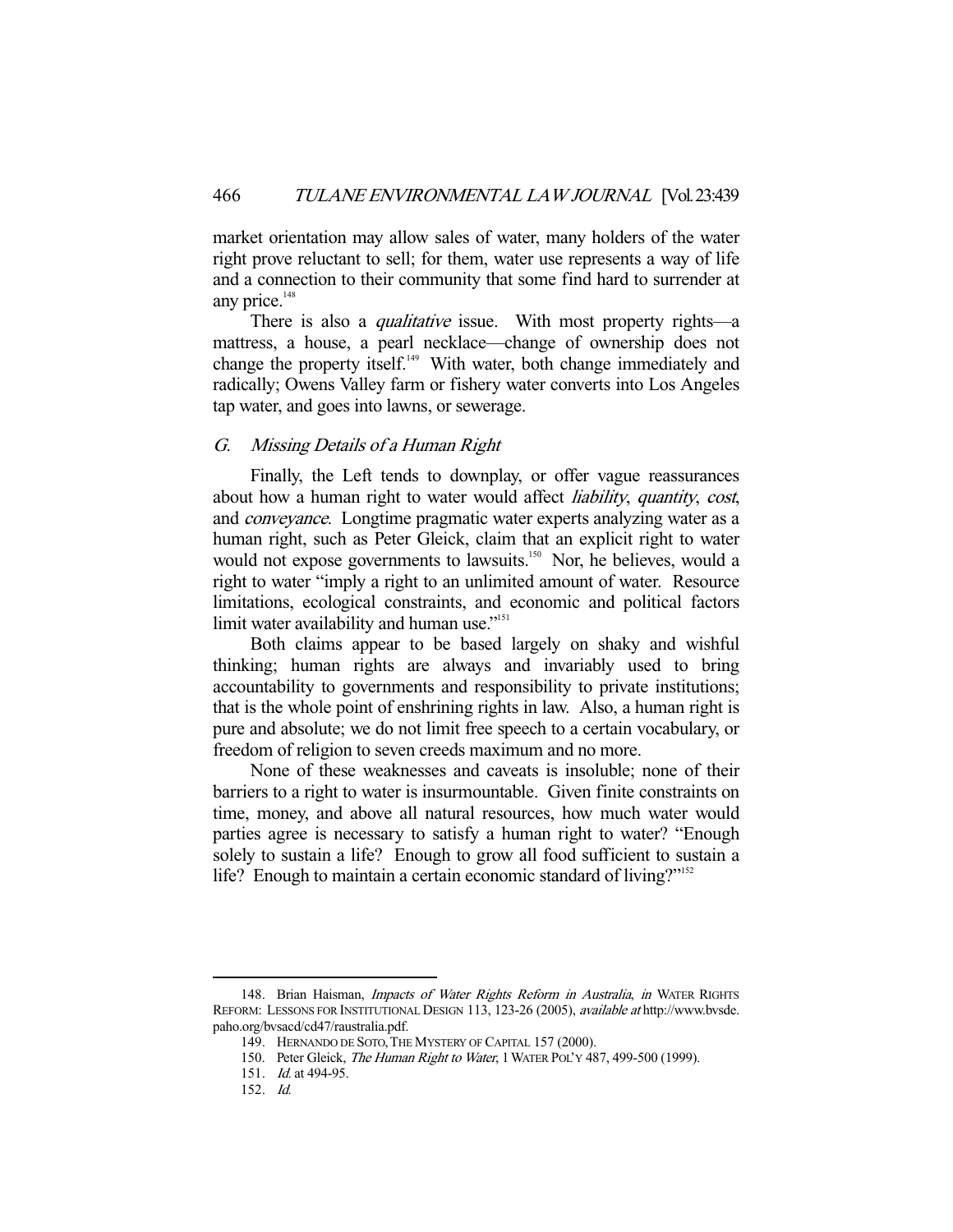#### XII. QUANTITY AND DELIVERY

 To his credit, Gleick explores this nearly ecclesiastical question with sincerity and pragmatism: he draws his answers from international discussions over development, an analysis of the human rights literature, and an understanding of human needs and uses of water.

## A. Quantifying the Right

 Gleick concludes that for basic needs, which include cooking, drinking, and cleaning, a worldwide basic human right is 50 liters (13.2 gallons) per capita, per day (LCD).<sup>153</sup> Robert Glennon divides 5000 gallons per U.S. household per month, with 2.95 people in each home to average 210 liters per person per day.<sup>154</sup> The average of 18 million Metropolitan Water District users in southern California use 811 LCD (for comparison Beverly Hills residents average 1239 LCD, or 327 gallons).<sup>155</sup>

 Both in terms of authority and in amount, thirteen gallons did not offer much. But for Nelson Mandela's South Africa, busy drafting a new constitution with a new water law in a political crucible that showed tens of millions of marginalized people grasping for power, security, and water at roughly the same time in history, it was a start.<sup>156</sup> Now others are showing how and why even greater security could come if the right to water included enough nonpotable water to grow enough nutritious food necessary to thrive.<sup>157</sup>

### B. Transporting Water to and by Whom?

 Conveyance is a real concern, as it represents the primary cost of water, whether in the hours spent fetching water in buckets by women and children, or the capital costs sunk into laying pipes and pumps by public or private firms. But here, again, there is no reason why the current suppliers—whether water vendors, pipes, groundwater, or rainwater harvesting—could not be made legitimate and operated as

 <sup>153.</sup> Id. at 496.

 <sup>154.</sup> See ROBERT GLENNON, UNQUENCHABLE: AMERICA'S WATER CRISIS AND WHAT TO DO ABOUT IT (2009).

 <sup>155.</sup> DAVID ZETLAND, CONFLICT AND COOPERATION WITHIN AN ORGANIZATION: A CASE STUDY OF THE METROPOLITAN WATER DISTRICT OF CALIFORNIA 97 n.2 (2009).

 <sup>156.</sup> Kader Asmal, Water as a Metaphor for Governance: Issues in the Management of Water Resources in Africa, 1 WATER POL'Y 95, 95-101 (1999).

 <sup>157.</sup> SWEDISH INT'L DEV. COOP. AGENCY, LET IT REIGN 19 (2005), http://www.siwi.org/ documents/Resources/Policy\_Briefs/CSD\_Let\_it\_Reign\_2005.pdf.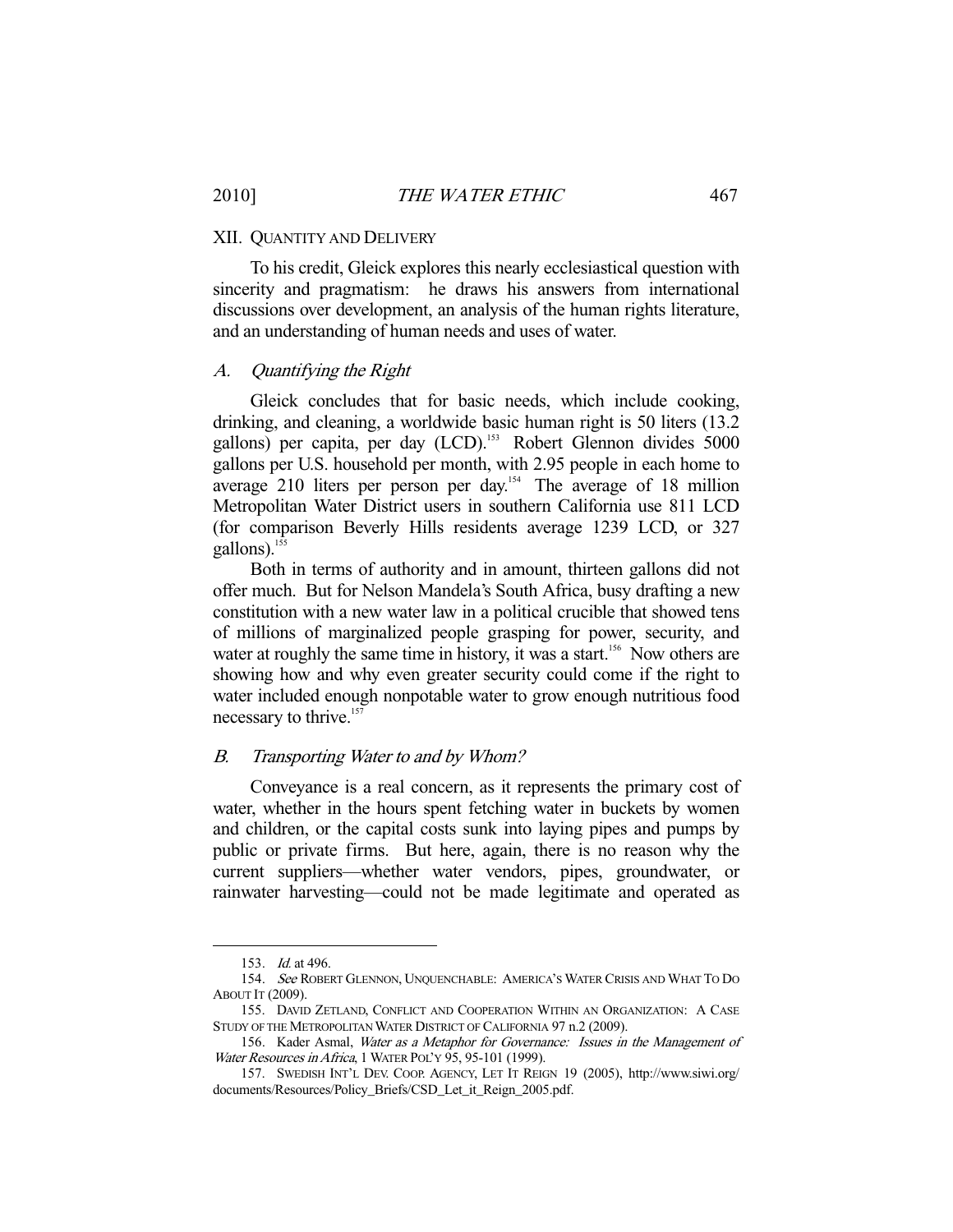enterprises. That would require expanding the cross-subsidy among users from the privileged to the entire population within a watershed.

## C. Can It Be Traded?

 At root, the core question is whether in its form and content the equitable human right is inalienable, which means it cannot be traded, as it is integral to a person's existence, nor alienable, in which case it is owned and can be divested. This is a vital distinction. In a true demanddriven economy, those who use less than their full amount can sell the remainder of their right to others. In this case, it has been argued that there is little need to push water to the underserved when water vendors will beat a path to their door.

The economist David Zetland, in Water Rights and Human Rights: The Poor Won't Need Our Charity if We Need their Water, has looked at the states which have enacted a human right to water in their constitutions.158 His comparison found that statutes in the books did little or nothing to improve access on the ground.<sup>159</sup> As this discussion appeared depressing, he asked, "How is it possible to make sure that people get adequate, clean water if constitutional rights don't even bring that water to them?"<sup>160</sup>

 No one disputes the absolute necessity for a secure quantity of water. So should the Left's cry for a certain inalienable right to water be recognized by the United Nations, World Bank, European Union, or national constitutions? Similarly, no one disputes how markets are more efficient than government. So should we follow the Right's cry to privatize all water and water delivery systems and remove government from the equation? As tempting as both solutions may sound, the answer is no, not while phrased in those precise terms. The Left Bank's hearts are in the right location; it is their minds that are temporarily misplaced. The Right Bank's reasoning is there, but it lacks equity and fails to catalyze trust building among all stakeholders.

 Interestingly, Zetland's analysis and conclusion showed that "it would be possible if we look at the question from a different angle. Instead of giving people a right to receive water, give them a property right in water that can be traded for cash. With cash in hand, they can make water come to them."161 His conclusion encapsulates the essence of a pragmatic right to water: it turns de Soto's "dead capital"—water

<sup>158.</sup> Zetland, Water Rights and Human Rights, supra note 76.

 <sup>159.</sup> Id.

 <sup>160.</sup> Id. at 9.

 <sup>161.</sup> Id.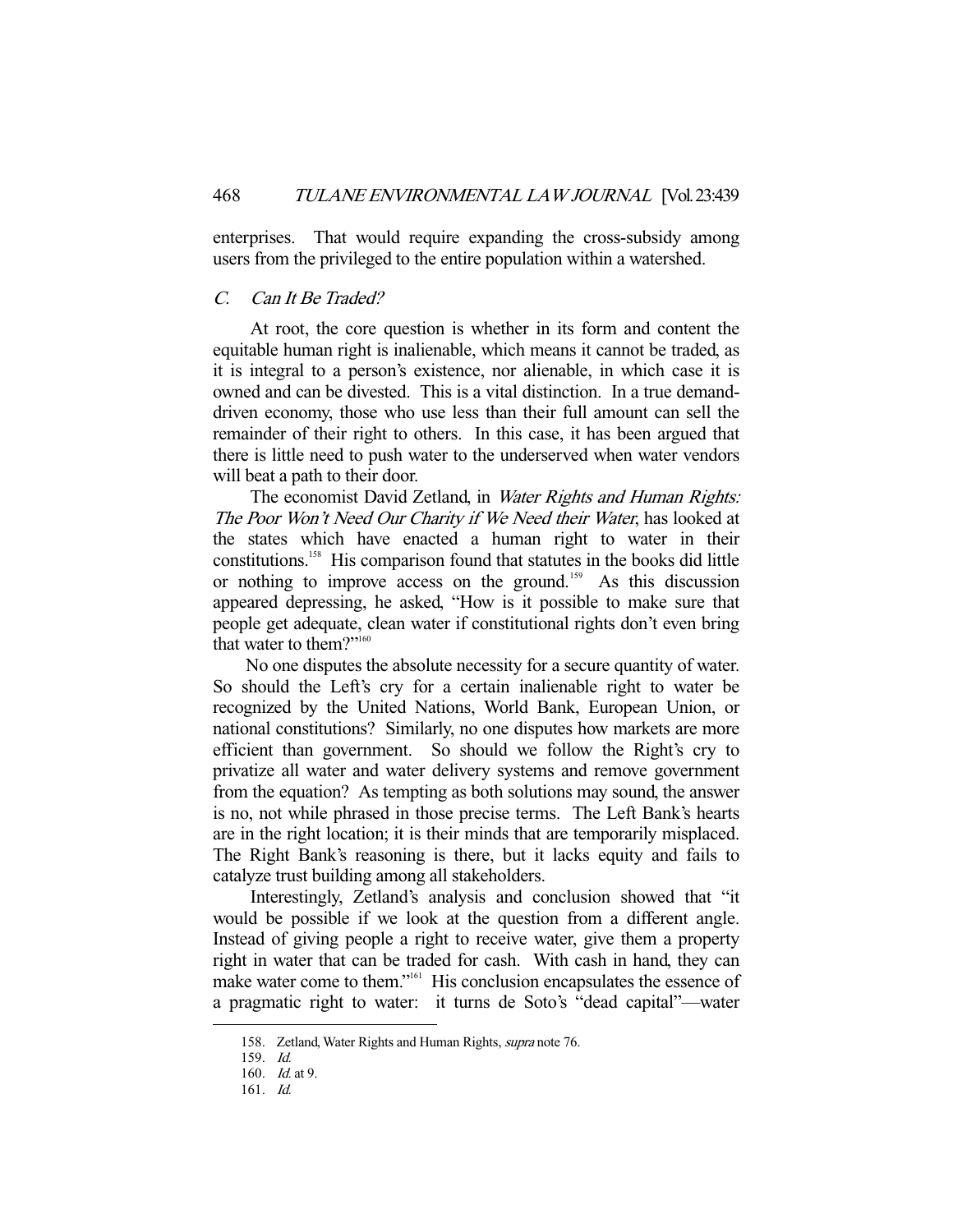which adds no value and offers no incentives for either conservation or equity—into transformative "live capital" that organizes itself into both an efficiently used economic good and an equitable human ethic.<sup>162</sup>

### XIII. HOW TO CODIFY THE RIGHT

 Ironically, the one word designated to compel that transformative capital to all humans may in fact be holding it back: inalienable. "Inalienable" plugs and traps the flow of such an ethical extension. "Inalienable" leads to gridlock, stalemate, waste, distrust, and inaction. It does so by bogging down the right to water as inherently useless, or what modern development economists describe as "dead capital." Transformation of a right to water into a useful or truly "live" natural resource requires us to erase the word's first two letters.

### A. Protecting, not Providing, a Right

 To become efficient, equitable, and responsive, the conservative basis for rights must remain. The emerging consensus around liability, quantity, quality, cost, and conveyance depends not on government providing the right to water, but rather on governments ensuring that the right to water service is provided.

 Moving from scarcity and conflict to rights and security can happen, because both Left Bank and Right Bank arguments are fused into one certain, alienable right. Nations can bring peace and harmony to the Dry War and act as midwifes in the fitful birth of a new human right through three reasonable, pragmatic, moderately conservative steps.

## B. Three Steps to Success

 First, agree to protect a basic equal share of water, owned by the people. No one disputes how every human requires a certain amount to survive independently. No one disputes how history, geography, and now climate deny that equitable amount to half the world's population, even in the United States. No one disputes that government can secure law, order, life, liberty, and general welfare through a certain statutory human right to water.

 Second, address the legitimate concerns, noted above in the seven caveats,<sup>163</sup> which such a right provokes. Proponents on the Left concede such questions relating to water quality, quantity, cost, and conveyance.

 <sup>162.</sup> Id.

 <sup>163.</sup> See infra Part XI.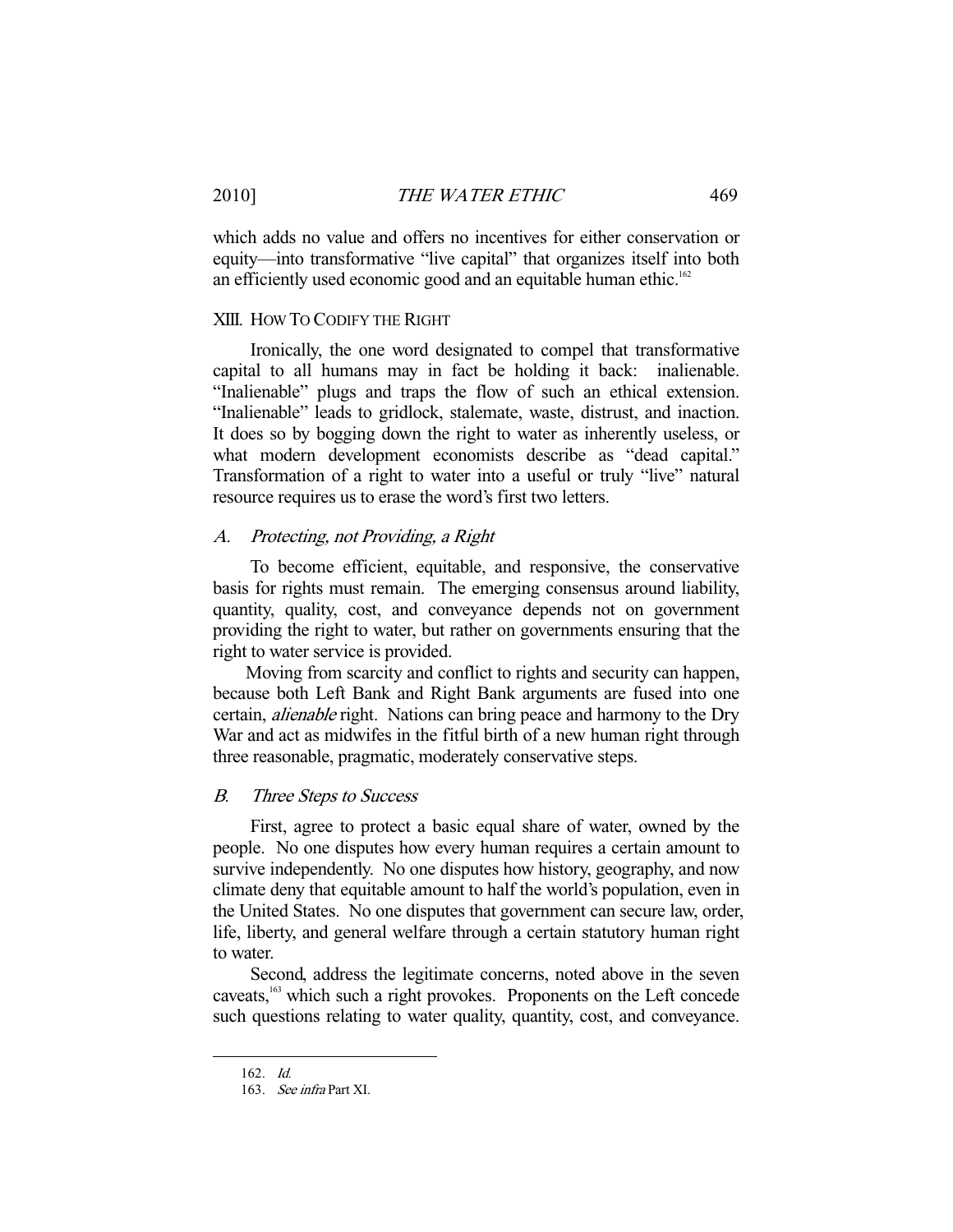Opponents on the Right warn that if water becomes a human right, food, housing, medicine, and electricity will follow, sliding toward socialism and waste. Yet neither practical nor ideological concerns have shown themselves to be manifestly insoluble. Indeed, solutions to both have strong precedents, here and abroad.

 Individuals daily require at least ten potable gallons for drinking, cooking, cleaning, health, and sanitation. 164 Kenya, South Africa, Ecuador, and Belgium preserve such a right, as do Massachusetts and Pennsylvania.<sup>165</sup> Others argue that people require 135 liters per day for human health, economic, and social development;<sup>166</sup> less than a third of the amount even the greenest Californians average.<sup>167</sup> Another 1500 liters of untreated water could be included to cover the amount sufficient to grow basic nutritional food. A secure four hundred gallons covers the entire human right.

 If this amount and approach sounds radical, recall that Chile, Australia, and America's western states have secured more abundant free rights to water for more than a century.<sup>168</sup> In these cases, water is a property right—tightly confined by use and inherited by a tiny, marginally productive agrarian aristocracy—rather than a human right democratically enjoyed by all. Such restrictions leave water rights vulnerable, brittle and unable to adapt to rising demand or shrinking supply. Since 2000, South Africa has embarked on making water available as an equity right to its poorest, most marginalized citizens.<sup>169</sup>

 Third, and critically, resist the temptation to define rights to water as somehow "inalienable." That Jeffersonian word cements overdependence on fickle governments or charities while smothering incentives to protect and conserve. The language locks up water, blocks trade, restricts freedom, and turns rivers and aquifers into economist Hernando de Soto's dead capital. To bring currents back to life, the right to water must be fungible and transferable.

 <sup>164.</sup> Water.org, Water Facts, http://water.org/learn-about-the-water-crisis/facts/ (last visited Apr. 11, 2010).

 <sup>165.</sup> DE SOTO, supra note 149, at 157.

 <sup>166.</sup> Int'l Envtl. Law Research Ctr., Human Right to Water: Selected Documents, http://www.ielrc.org/water/doc\_hr.htm (last visited Dec. 12, 2009).

 <sup>167.</sup> Jonathan Chenoweth, Minimum Water Requirement for Social and Economic Development, 229 DESALINATION 245, 245-56 (2008).

 <sup>168. 3</sup> MILLENNIUM ECOSYSTEM ASSESSMENT, ECOSYSTEMS AND HUMAN WELL-BEING: POLICY RESPONSES 236-39 (2005).

<sup>169.</sup> See G.J. Pienaar & E. Vander Schyff, The Reform of Water Rights in South Africa,  $3/2$  ENV'T & DEV. J. 179, 193-94 (2007), *available at* http://www.lead-journal.org/content/07179. pdf.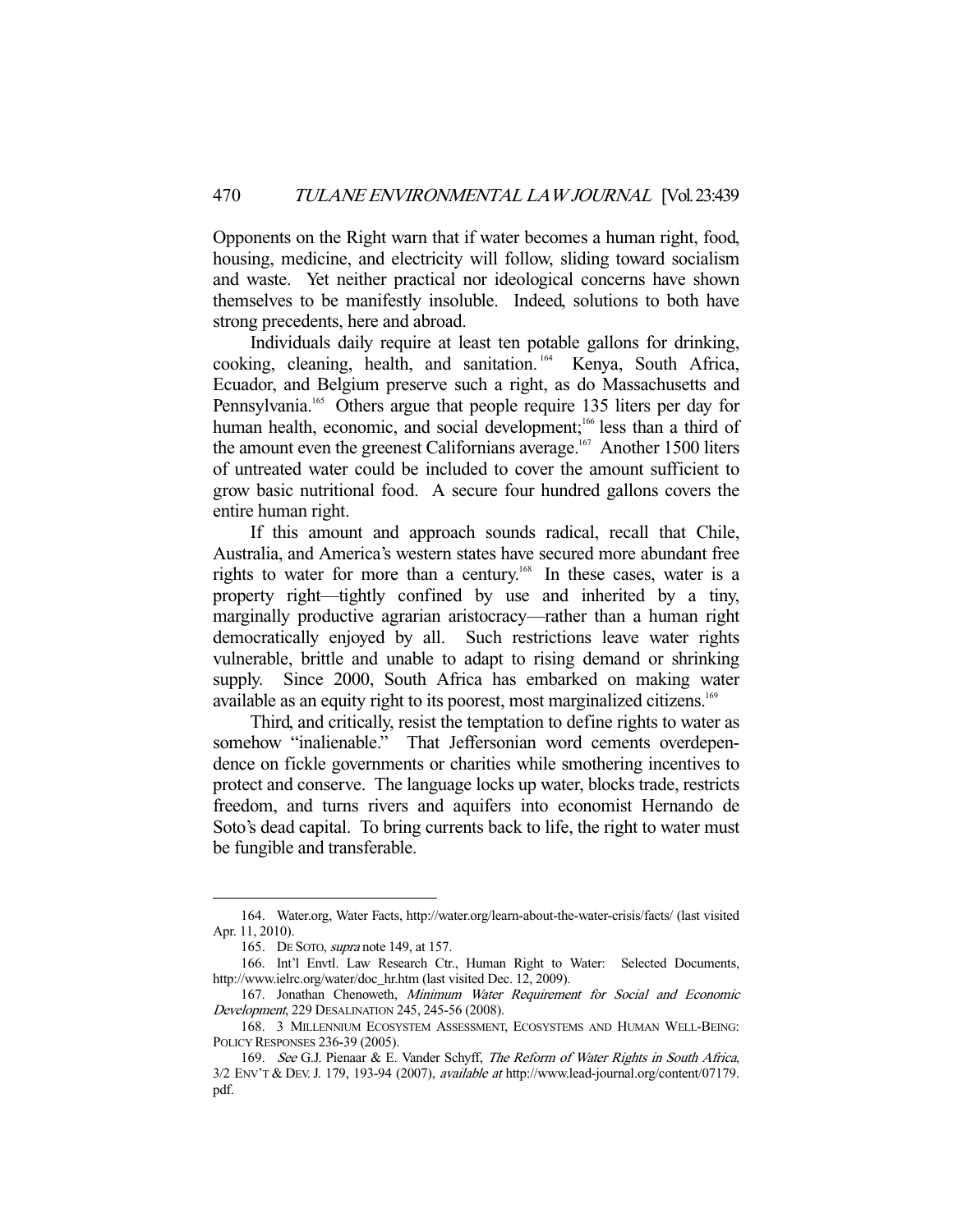# XIV. CONCLUSION

 The casual visitor roughing it off the tourist track in Africa and Asia will see how the poor have long trucked, bartered, and exchanged water. Indeed, the oldest continuous civilization in the Kalahari Desert has practiced Xaro, a highly efficient but informal community water resources rights exchange network for 30,000 years.170 In America's West, conservationists, tribes, and landowners are finally beginning to lease, buy, bank, and donate water rights for nature.<sup>171</sup> In both worlds, scarcity bred conflict and competition; competition spurred trade; trade brought economic efficiencies; and efficiency conserved water.<sup>172</sup>

 More universal conservation could result if all citizens were legitimately engaged, under a right. Equity and efficiency would result if dams were managed more like water banks, with lending and borrowing on interest, or if municipalities and irrigation boards were run as responsive enterprises. This would also bring security, freedom, and flexibility. A basic lifeline could never be forcibly rationed from above, yet excess shares of water could always be voluntarily conserved from below and traded laterally.

 Indeed, analysts Franklin Fisher and Annette Huber-Lee argue that exchanges could alleviate national security tensions, even in the Middle East. By giving an economic value to water and making it a tradable resource, parties will realize ways to resolve water disputes through cooperation.173 Consequently, such trades are not "a zero sum game but rather a win-win opportunity."<sup>174</sup>

 Imagine the social equity if three hundred million Americans, and eventually six to nine billion Earthlings, could own, conserve, and choose how to invest their four-hundred-gallon-a-day share. Imagine the economic efficiency as farmers, industries, or governments all bid for water shares from willing citizens.

 This Essay argues that water ethic no longer lies hypothetically in the future. It has been anchored in the past and is inexorably taking shape today in many forms all over the world. Rather than fight and resist the current pressures as they build an informal and tradable right to

<sup>170.</sup> James G. Workman, Timeless H20wnership: An Ancient and Equitable Tradition of Efficient Water Resource Trading in Desert Cultures, GLOBAL WATER INTELLIGENCE MAG. (forthcoming May 2010); WORKMAN, supra note 137, at 145-49.

 <sup>171.</sup> Anderson & Snyder, supra note 70.

 <sup>172.</sup> RICHARD L. STROUP, ECO-NOMICS: WHAT EVERYONE SHOULD KNOW ABOUT ECONOMICS AND THE ENVIRONMENT 10 (2003).

<sup>173.</sup> FISHER & LEE, *supra* note 49, at 64.

 <sup>174.</sup> Id. at 66.